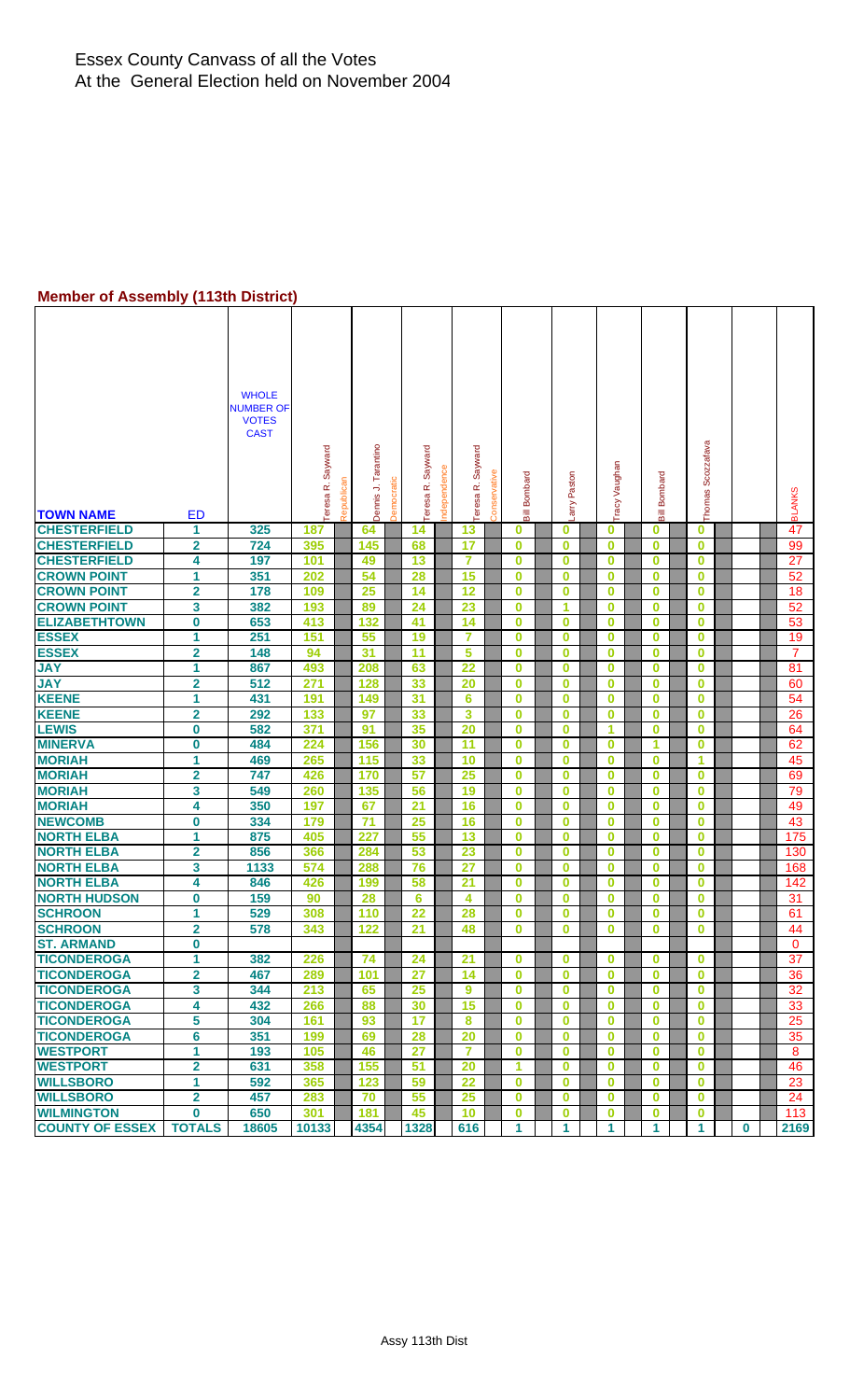#### **Member of Assembly (114th District)**

| -- - --------- <i>-</i>         | .                       |                                                                 |                          |            |                                  |                             |             |                          |              |             |             |             |             |             |          |               |
|---------------------------------|-------------------------|-----------------------------------------------------------------|--------------------------|------------|----------------------------------|-----------------------------|-------------|--------------------------|--------------|-------------|-------------|-------------|-------------|-------------|----------|---------------|
| <b>TOWN NAME</b>                | <b>ED</b>               | <b>WHOLE</b><br><b>NUMBER OF</b><br><b>VOTES</b><br><b>CAST</b> | George Christian Ortloff | Republican | Bernard C. Bassett<br>Democratic | Christian Ortloff<br>George | ndependence | George Christian Ortloff | Conservative |             |             |             |             |             |          | <b>BLANKS</b> |
| <b>CHESTERFIELD</b>             | 1                       |                                                                 |                          |            |                                  |                             |             |                          |              |             |             |             |             |             |          | 0             |
| <b>CHESTERFIELD</b>             | $\overline{\mathbf{2}}$ |                                                                 |                          |            |                                  |                             |             |                          |              |             |             |             |             |             |          | $\mathbf 0$   |
| <b>CHESTERFIELD</b>             | 4                       |                                                                 |                          |            |                                  |                             |             |                          |              |             |             |             |             |             |          | $\mathbf{0}$  |
| <b>CROWN POINT</b>              | $\overline{1}$          |                                                                 |                          |            |                                  |                             |             |                          |              |             |             |             |             |             |          | 0             |
| <b>CROWN POINT</b>              | $\overline{\mathbf{2}}$ |                                                                 |                          |            |                                  |                             |             |                          |              |             |             |             |             |             |          | $\mathbf{0}$  |
| <b>CROWN POINT</b>              | 3                       |                                                                 |                          |            |                                  |                             |             |                          |              |             |             |             |             |             |          | 0             |
| <b>ELIZABETHTOWN</b>            | $\overline{\mathbf{0}}$ |                                                                 |                          |            |                                  |                             |             |                          |              |             |             |             |             |             |          | 0             |
| <b>ESSEX</b>                    | 1                       |                                                                 |                          |            |                                  |                             |             |                          |              |             |             |             |             |             |          | 0             |
| <b>ESSEX</b>                    | $\overline{\mathbf{2}}$ |                                                                 |                          |            |                                  |                             |             |                          |              |             |             |             |             |             |          | 0             |
| <b>JAY</b>                      | 1                       |                                                                 |                          |            |                                  |                             |             |                          |              |             |             |             |             |             |          | 0             |
| <b>JAY</b>                      | $\overline{\mathbf{2}}$ |                                                                 |                          |            |                                  |                             |             |                          |              |             |             |             |             |             |          | 0             |
| <b>KEENE</b>                    | 1                       |                                                                 |                          |            |                                  |                             |             |                          |              |             |             |             |             |             |          | $\mathbf 0$   |
| <b>KEENE</b>                    | $\overline{\mathbf{2}}$ |                                                                 |                          |            |                                  |                             |             |                          |              |             |             |             |             |             |          | 0             |
| <b>LEWIS</b>                    | 0                       |                                                                 |                          |            |                                  |                             |             |                          |              |             |             |             |             |             |          | 0             |
| <b>MINERVA</b>                  | $\overline{\mathbf{0}}$ |                                                                 |                          |            |                                  |                             |             |                          |              |             |             |             |             |             |          | $\mathbf{0}$  |
| <b>MORIAH</b>                   | $\overline{\mathbf{1}}$ |                                                                 |                          |            |                                  |                             |             |                          |              |             |             |             |             |             |          | 0             |
| <b>MORIAH</b>                   | $\overline{\mathbf{2}}$ |                                                                 |                          |            |                                  |                             |             |                          |              |             |             |             |             |             |          |               |
| <b>MORIAH</b>                   | 3                       |                                                                 |                          |            |                                  |                             |             |                          |              |             |             |             |             |             |          | 0<br>0        |
| <b>MORIAH</b>                   | 4                       |                                                                 |                          |            |                                  |                             |             |                          |              |             |             |             |             |             |          | $\mathbf{0}$  |
| <b>NEWCOMB</b>                  |                         |                                                                 |                          |            |                                  |                             |             |                          |              |             |             |             |             |             |          |               |
|                                 | 0                       |                                                                 |                          |            |                                  |                             |             |                          |              |             |             |             |             |             |          | 0             |
| <b>NORTH ELBA</b>               | 1                       |                                                                 |                          |            |                                  |                             |             |                          |              |             |             |             |             |             |          | 0             |
| <b>NORTH ELBA</b>               | $\overline{\mathbf{2}}$ |                                                                 |                          |            |                                  |                             |             |                          |              |             |             |             |             |             |          | 0             |
| <b>NORTH ELBA</b>               | 3                       |                                                                 |                          |            |                                  |                             |             |                          |              |             |             |             |             |             |          | 0             |
| <b>NORTH ELBA</b>               | 4                       |                                                                 |                          |            |                                  |                             |             |                          |              |             |             |             |             |             |          | $\mathbf{0}$  |
| <b>NORTH HUDSON</b>             | $\pmb{0}$               |                                                                 |                          |            |                                  |                             |             |                          |              |             |             |             |             |             |          | 0             |
| <b>SCHROON</b>                  | 1                       |                                                                 |                          |            |                                  |                             |             |                          |              |             |             |             |             |             |          | 0             |
| <b>SCHROON</b>                  | 2                       |                                                                 |                          |            |                                  |                             |             |                          |              |             |             |             |             |             |          | 0             |
| <b>ST. ARMAND</b>               | $\overline{\mathbf{0}}$ | 695                                                             | 331                      | 266        |                                  | 33                          |             | 13                       |              |             |             |             |             |             |          | 52            |
| <b>TICONDEROGA</b>              | 1                       |                                                                 |                          |            |                                  |                             |             |                          |              |             |             |             |             |             |          | $\mathbf{0}$  |
| <b>TICONDEROGA</b>              | $\overline{\mathbf{2}}$ |                                                                 |                          |            |                                  |                             |             |                          |              |             |             |             |             |             |          | 0             |
| <b>TICONDEROGA</b>              | $\overline{\mathbf{3}}$ |                                                                 |                          |            |                                  |                             |             |                          |              |             |             |             |             |             |          | $\mathbf 0$   |
| <b>TICONDEROGA</b>              | 4                       |                                                                 |                          |            |                                  |                             |             |                          |              |             |             |             |             |             |          | 0             |
| <b>TICONDEROGA</b>              | 5                       |                                                                 |                          |            |                                  |                             |             |                          |              |             |             |             |             |             |          | 0             |
| <b>TICONDEROGA</b>              | $6\phantom{a}$          |                                                                 |                          |            |                                  |                             |             |                          |              |             |             |             |             |             |          | 0             |
| <b>WESTPORT</b>                 | $\overline{1}$          |                                                                 |                          |            |                                  |                             |             |                          |              |             |             |             |             |             |          | 0             |
| <b>WESTPORT</b>                 | $\overline{\mathbf{2}}$ |                                                                 |                          |            |                                  |                             |             |                          |              |             |             |             |             |             |          | 0             |
| <b>WILLSBORO</b>                | $\overline{1}$          |                                                                 |                          |            |                                  |                             |             |                          |              |             |             |             |             |             |          | $\mathbf 0$   |
| <b>WILLSBORO</b>                | $\overline{\mathbf{2}}$ |                                                                 |                          |            |                                  |                             |             |                          |              |             |             |             |             |             |          | $\mathbf{0}$  |
| <b>WILMINGTON</b>               | 0                       |                                                                 |                          |            |                                  |                             |             |                          |              |             |             |             |             |             |          | $\mathbf 0$   |
| <b>COUNTY OF ESSEX   TOTALS</b> |                         | 695                                                             | 331                      | 266        |                                  | 33 <sup>°</sup>             |             | 13                       |              | $\mathbf 0$ | $\mathbf 0$ | $\mathbf 0$ | $\mathbf 0$ | $\mathbf 0$ | $\bf{0}$ | 52            |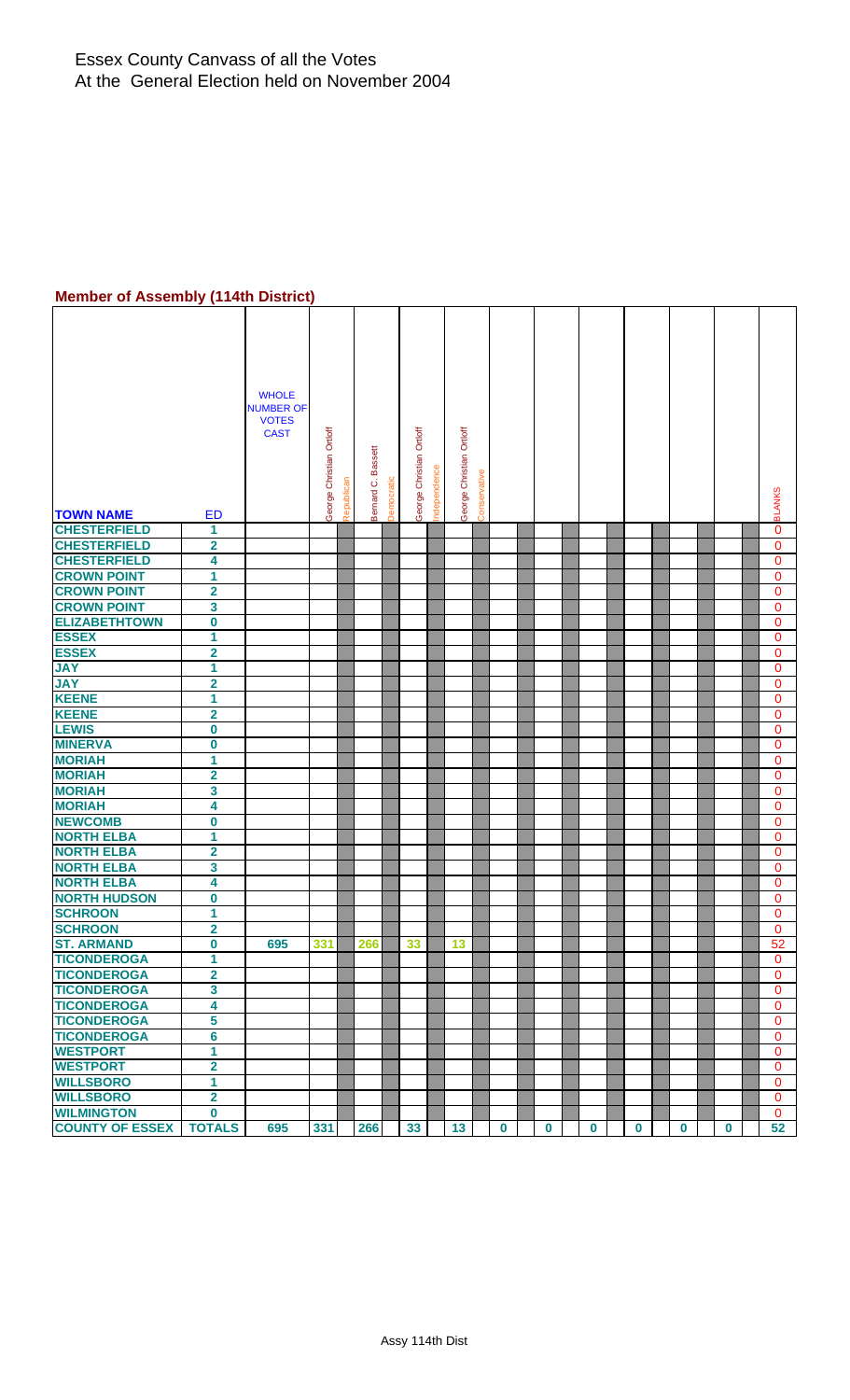#### **Essex County - Town of CHESTERFIELD**

| <b>SUPERVISOR</b>                       | 1st District | 2nd District | 3rd District | 4th District | 5th District | 6th District | <b>Total all Districts</b><br>0 |  |
|-----------------------------------------|--------------|--------------|--------------|--------------|--------------|--------------|---------------------------------|--|
|                                         |              |              |              |              |              |              | 0                               |  |
|                                         |              |              |              |              |              |              | 0                               |  |
|                                         |              |              |              |              |              |              | $\mathbf 0$                     |  |
|                                         |              |              |              |              |              |              | $\mathbf 0$                     |  |
|                                         |              |              |              |              |              |              | $\mathbf{0}$                    |  |
|                                         |              |              |              |              |              |              | $\mathbf 0$                     |  |
|                                         |              |              |              |              |              |              | 0                               |  |
| <b>Blank</b>                            |              |              |              |              |              |              | $\bf{0}$                        |  |
| Void                                    |              |              |              |              |              |              | $\bf{0}$                        |  |
| <b>Total Votes Cast For This Office</b> | 0            | 0            | 0            | 0            | 0            | 0            | 0                               |  |
| <b>TOWN CLERK</b>                       | 1st District | 2nd District | 3rd District | 4th District | 5th District | 6th District | <b>Total all Districts</b>      |  |
|                                         |              |              |              |              |              |              | 0                               |  |
|                                         |              |              |              |              |              |              | $\bf{0}$                        |  |
|                                         |              |              |              |              |              |              | 0                               |  |
|                                         |              |              |              |              |              |              | $\pmb{0}$                       |  |
|                                         |              |              |              |              |              |              | $\bf{0}$                        |  |
|                                         |              |              |              |              |              |              | 0                               |  |
|                                         |              |              |              |              |              |              | $\pmb{0}$                       |  |
|                                         |              |              |              |              |              |              | 0                               |  |
| <b>Blank</b>                            |              |              |              |              |              |              | $\mathbf 0$                     |  |
| Void                                    |              |              |              |              |              |              | 0<br>$\bf{0}$                   |  |
| <b>Total Votes Cast For This Office</b> | $\mathbf 0$  | $\mathbf 0$  | $\bf{0}$     | 0            | 0            | $\bf{0}$     |                                 |  |
| <b>TOWN JUSTICE(FULL TERM)</b>          | 1st District | 2nd District | 3rd District | 4th District | 5th District | 6th District | <b>Total all Districts</b>      |  |
| <b>Dick Rock ®</b>                      | 217          | 469          | 123          |              |              |              | 809                             |  |
|                                         |              |              |              |              |              |              | 0                               |  |
|                                         |              |              |              |              |              |              | 0                               |  |
|                                         |              |              |              |              |              |              | $\overline{\mathbf{0}}$         |  |
|                                         |              |              |              |              |              |              | 0                               |  |
|                                         |              |              |              |              |              |              | 0                               |  |
|                                         |              |              |              |              |              |              | $\bf{0}$                        |  |
|                                         |              |              |              |              |              |              | 0                               |  |
| <b>Blank</b>                            | 108          | 255          | 74           |              |              |              | 437                             |  |
| Void                                    |              |              |              |              |              |              | 0                               |  |
| <b>Total Votes Cast For This Office</b> | 325          | 724          | 197          | 0            | $\bf{0}$     | $\bf{0}$     | 1246                            |  |
| <b>COUNCILMEN(FULL TERM)</b>            | 1st District | 2nd District | 3rd District | 4th District | 5th District | 6th District | <b>Total all Districts</b>      |  |
|                                         |              |              |              |              |              |              | 0                               |  |
|                                         |              |              |              |              |              |              | $\overline{\mathbf{0}}$         |  |
|                                         |              |              |              |              |              |              | 0                               |  |
|                                         |              |              |              |              |              |              | $\bf{0}$                        |  |
|                                         |              |              |              |              |              |              | v                               |  |
|                                         |              |              |              |              |              |              | $\bf{0}$                        |  |
|                                         |              |              |              |              |              |              | 0                               |  |
|                                         |              |              |              |              |              |              | 0                               |  |
| <b>Blank</b>                            |              |              |              |              |              |              | $\overline{\mathbf{0}}$         |  |
| Void                                    |              |              |              |              |              |              | 0                               |  |
| <b>Total Votes Cast For This Office</b> | $\bf{0}$     | 0            | 0            | 0            | 0            | 0            | 0                               |  |
| <b>COUNCILMEN(UNEXPIRED TERM)</b>       | 1st District | 2nd District | 3rd District | 4th District | 5th District | 6th District | <b>Total all Districts</b>      |  |
|                                         |              |              |              |              |              |              | 0                               |  |
|                                         |              |              |              |              |              |              | $\mathbf 0$                     |  |
|                                         |              |              |              |              |              |              | 0                               |  |
|                                         |              |              |              |              |              |              | $\pmb{0}$                       |  |
|                                         |              |              |              |              |              |              | 0                               |  |
|                                         |              |              |              |              |              |              | $\mathbf 0$                     |  |
|                                         |              |              |              |              |              |              | $\mathbf 0$                     |  |
|                                         |              |              |              |              |              |              | $\pmb{0}$                       |  |
| <b>Blank</b>                            |              |              |              |              |              |              | 0                               |  |
| Void                                    |              |              |              |              |              |              | $\mathbf 0$                     |  |
| <b>Total Votes Cast For This Office</b> | $\mathbf 0$  | $\mathbf 0$  | $\bf{0}$     | $\bf{0}$     | $\bf{0}$     | 0            | 0                               |  |
| <b>ASSESSOR-4 yrs TERM</b>              | 1st District | 2nd District | 3rd District | 4th District | 5th District | 6th District | <b>Total all Districts</b>      |  |
|                                         |              |              |              |              |              |              | 0                               |  |
|                                         |              |              |              |              |              |              | $\bf{0}$                        |  |
|                                         |              |              |              |              |              |              | $\bf{0}$                        |  |
|                                         |              |              |              |              |              |              | $\mathbf 0$                     |  |
|                                         |              |              |              |              |              |              | $\bf{0}$                        |  |
|                                         |              |              |              |              |              |              | $\bf{0}$                        |  |
|                                         |              |              |              |              |              |              | $\mathbf 0$                     |  |
|                                         |              |              |              |              |              |              | $\pmb{0}$                       |  |
| <b>Blank</b><br>Void                    |              |              |              |              |              |              | $\mathbf{0}$<br>0               |  |
| <b>Total Votes Cast For This Office</b> | $\bf{0}$     | $\bf{0}$     | $\pmb{0}$    | 0            | 0            | $\bf{0}$     | $\bf{0}$                        |  |
|                                         |              |              |              |              |              |              |                                 |  |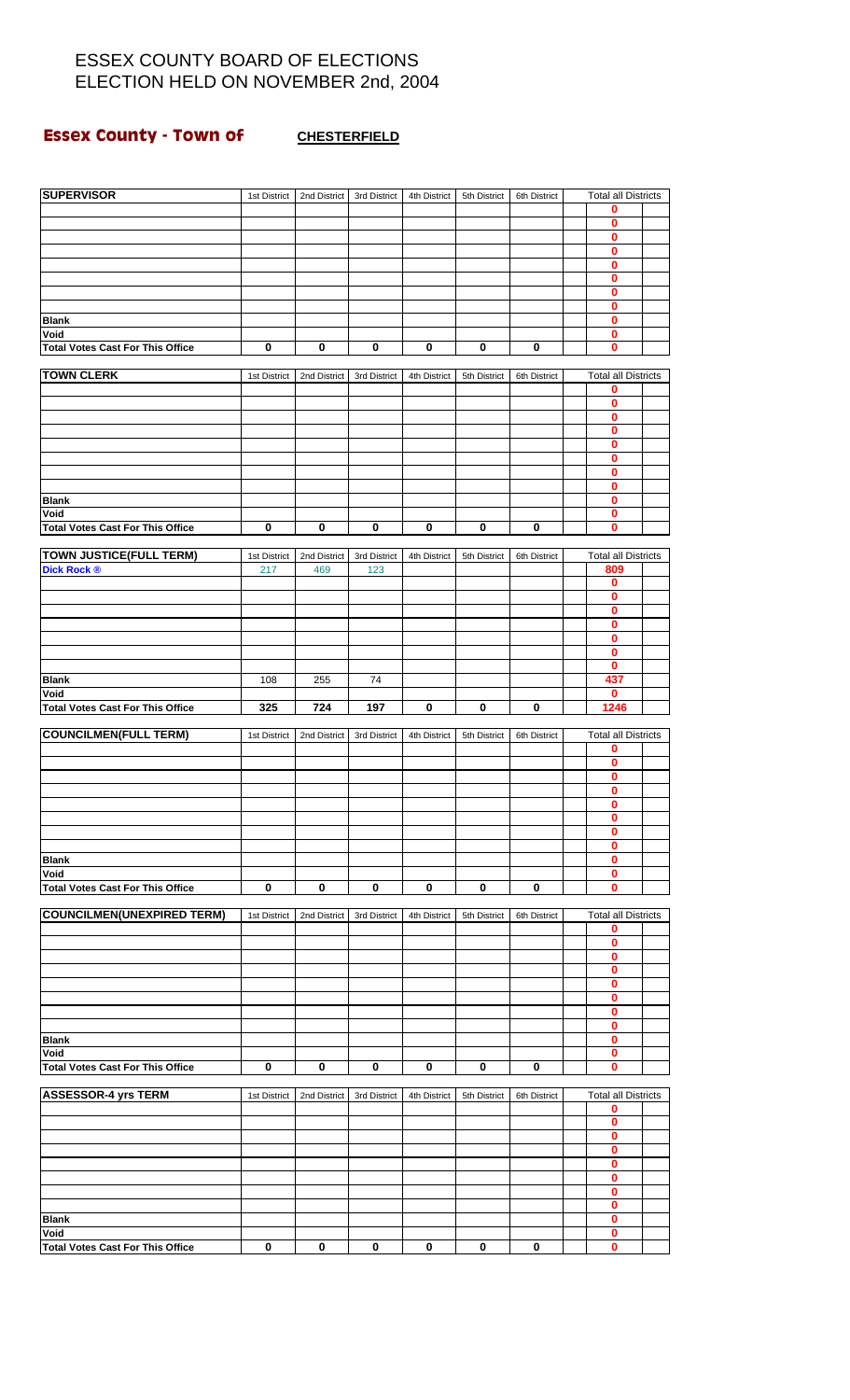# **Essex County - Town of CHESTERFIELD**

| <b>ASSESSOR- yrs UNEXPIRED TERM</b>   1st District  <br>0<br>0<br>$\mathbf{0}$<br>0<br>0<br>$\mathbf{0}$<br>0<br>0<br>0<br><b>Blank</b><br>Void<br>0<br><b>Total Votes Cast For This Office</b><br>$\mathbf 0$<br>$\bf{0}$<br>0<br>0<br>$\bf{0}$<br>$\bf{0}$<br>$\mathbf 0$<br><b>TAX COLLECTOR</b><br><b>Total all Districts</b><br>2nd District<br>3rd District<br>4th District<br>5th District<br>6th District<br>1st District<br>0<br>$\bf{0}$<br>$\bf{0}$<br>0<br>$\bf{0}$<br>0<br>0 |
|-------------------------------------------------------------------------------------------------------------------------------------------------------------------------------------------------------------------------------------------------------------------------------------------------------------------------------------------------------------------------------------------------------------------------------------------------------------------------------------------|
|                                                                                                                                                                                                                                                                                                                                                                                                                                                                                           |
|                                                                                                                                                                                                                                                                                                                                                                                                                                                                                           |
|                                                                                                                                                                                                                                                                                                                                                                                                                                                                                           |
|                                                                                                                                                                                                                                                                                                                                                                                                                                                                                           |
|                                                                                                                                                                                                                                                                                                                                                                                                                                                                                           |
|                                                                                                                                                                                                                                                                                                                                                                                                                                                                                           |
|                                                                                                                                                                                                                                                                                                                                                                                                                                                                                           |
|                                                                                                                                                                                                                                                                                                                                                                                                                                                                                           |
|                                                                                                                                                                                                                                                                                                                                                                                                                                                                                           |
|                                                                                                                                                                                                                                                                                                                                                                                                                                                                                           |
|                                                                                                                                                                                                                                                                                                                                                                                                                                                                                           |
|                                                                                                                                                                                                                                                                                                                                                                                                                                                                                           |
|                                                                                                                                                                                                                                                                                                                                                                                                                                                                                           |
|                                                                                                                                                                                                                                                                                                                                                                                                                                                                                           |
|                                                                                                                                                                                                                                                                                                                                                                                                                                                                                           |
|                                                                                                                                                                                                                                                                                                                                                                                                                                                                                           |
|                                                                                                                                                                                                                                                                                                                                                                                                                                                                                           |
|                                                                                                                                                                                                                                                                                                                                                                                                                                                                                           |
|                                                                                                                                                                                                                                                                                                                                                                                                                                                                                           |
|                                                                                                                                                                                                                                                                                                                                                                                                                                                                                           |
| 0                                                                                                                                                                                                                                                                                                                                                                                                                                                                                         |
| <b>Blank</b><br>0                                                                                                                                                                                                                                                                                                                                                                                                                                                                         |
| Void<br>0                                                                                                                                                                                                                                                                                                                                                                                                                                                                                 |
| <b>Total Votes Cast For This Office</b><br>$\mathbf 0$<br>$\mathbf 0$<br>$\mathbf 0$<br>$\mathbf 0$<br>$\mathbf 0$<br>0<br>0                                                                                                                                                                                                                                                                                                                                                              |
|                                                                                                                                                                                                                                                                                                                                                                                                                                                                                           |
| <b>SUPT. Of HIGHWAYS</b><br><b>Total all Districts</b><br>1st District<br>2nd District<br>3rd District<br>4th District<br>5th District<br>6th District                                                                                                                                                                                                                                                                                                                                    |
| 0                                                                                                                                                                                                                                                                                                                                                                                                                                                                                         |
| 0                                                                                                                                                                                                                                                                                                                                                                                                                                                                                         |
| 0                                                                                                                                                                                                                                                                                                                                                                                                                                                                                         |
| 0                                                                                                                                                                                                                                                                                                                                                                                                                                                                                         |
| 0                                                                                                                                                                                                                                                                                                                                                                                                                                                                                         |
| 0                                                                                                                                                                                                                                                                                                                                                                                                                                                                                         |
| $\mathbf 0$                                                                                                                                                                                                                                                                                                                                                                                                                                                                               |
| 0<br>$\mathbf 0$                                                                                                                                                                                                                                                                                                                                                                                                                                                                          |
| <b>Blank</b><br>Void<br>0                                                                                                                                                                                                                                                                                                                                                                                                                                                                 |
| $\bf{0}$<br>Total Votes Cast For This Office<br>$\bf{0}$<br>$\mathbf 0$<br>$\bf{0}$<br>$\bf{0}$<br>$\mathbf{0}$<br>$\mathbf 0$                                                                                                                                                                                                                                                                                                                                                            |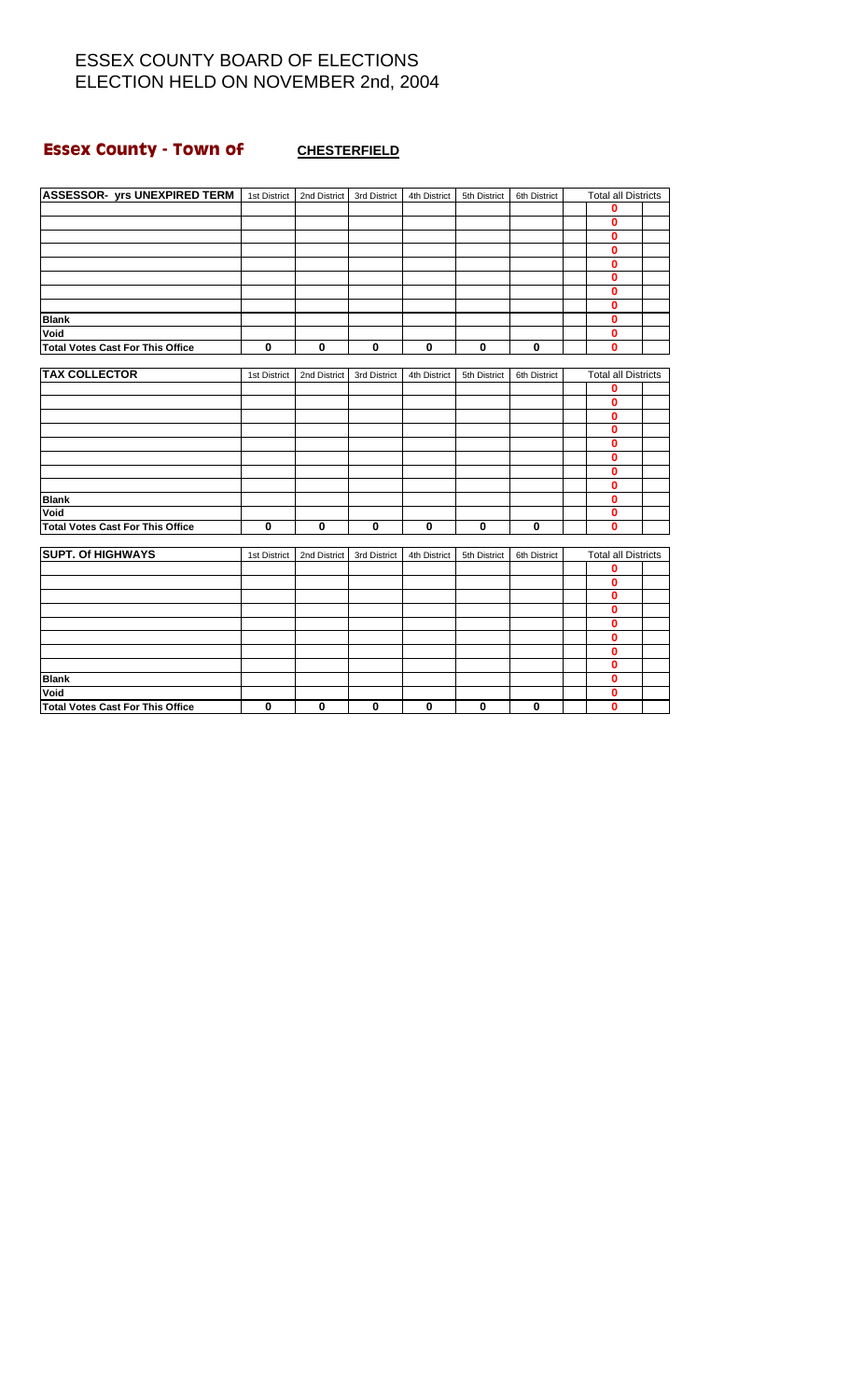#### **Representative in Congress (20th District)**

|                                        |                         | <b>WHOLE</b>                |                 |            |                |               |          |             |                |              |                         |          |                      |          |          |          |             |               |
|----------------------------------------|-------------------------|-----------------------------|-----------------|------------|----------------|---------------|----------|-------------|----------------|--------------|-------------------------|----------|----------------------|----------|----------|----------|-------------|---------------|
|                                        |                         | <b>NUMBER OF</b>            |                 |            |                |               |          |             |                |              |                         |          |                      |          |          |          |             |               |
|                                        |                         | <b>VOTES</b><br><b>CAST</b> |                 |            |                |               |          |             |                |              |                         |          |                      |          |          |          |             |               |
|                                        |                         |                             |                 |            |                |               |          |             |                |              |                         |          |                      |          |          |          |             |               |
|                                        |                         |                             |                 |            |                |               |          |             |                |              |                         |          |                      |          |          |          |             |               |
|                                        |                         |                             |                 |            |                | atic          | Sweeney  |             |                |              |                         |          |                      |          |          |          |             |               |
|                                        |                         |                             |                 |            |                |               | ші       |             |                |              |                         |          |                      |          |          |          |             |               |
| <b>TOWN NAME</b>                       | <b>ED</b>               |                             | John E. Sweeney | Republican | Doris F. Kelly | <b>Democr</b> | John     | ndependence | John E. Sweeny | Conservative | Morris N. Guller        | Centrist | Peter Wilson         |          |          |          |             | <b>BLANKS</b> |
| <b>CHESTERFIELD</b>                    | 1                       |                             |                 |            |                |               |          |             |                |              |                         |          |                      |          |          |          |             | $\mathbf 0$   |
| <b>CHESTERFIELD</b>                    | $\overline{\mathbf{2}}$ |                             |                 |            |                |               |          |             |                |              |                         |          |                      |          |          |          |             | 0             |
| <b>CHESTERFIELD</b>                    | 4                       |                             |                 |            |                |               |          |             |                |              |                         |          |                      |          |          |          |             | $\mathbf{0}$  |
| <b>CROWN POINT</b>                     | 1                       |                             |                 |            |                |               |          |             |                |              |                         |          |                      |          |          |          |             | $\mathbf{0}$  |
| <b>CROWN POINT</b>                     | $\overline{\mathbf{2}}$ |                             |                 |            |                |               |          |             |                |              |                         |          |                      |          |          |          |             | 0             |
| <b>CROWN POINT</b>                     | 3                       |                             |                 |            |                |               |          |             |                |              |                         |          |                      |          |          |          |             | $\mathbf 0$   |
| <b>ELIZABETHTOWN</b>                   | $\bf{0}$                |                             |                 |            |                |               |          |             |                |              |                         |          |                      |          |          |          |             | 0             |
| <b>ESSEX</b>                           | 1                       |                             |                 |            |                |               |          |             |                |              |                         |          |                      |          |          |          |             | $\mathbf{0}$  |
| <b>ESSEX</b>                           | $\overline{2}$          |                             |                 |            |                |               |          |             |                |              |                         |          |                      |          |          |          |             | $\mathbf 0$   |
| <b>JAY</b>                             | 1                       |                             |                 |            |                |               |          |             |                |              |                         |          |                      |          |          |          |             | $\mathbf{0}$  |
| <b>JAY</b>                             | $\mathbf{2}$            |                             |                 |            |                |               |          |             |                |              |                         |          |                      |          |          |          |             | 0             |
| <b>KEENE</b>                           | 1                       | 431                         | 159             |            | 160            |               | 24       |             | $\sqrt{5}$     |              | 1                       |          | $\bf{0}$             |          |          |          |             | 82            |
| <b>KEENE</b>                           | $\overline{\mathbf{2}}$ | 292                         | 115             |            | 115            |               | 17       |             | 3              |              | 1                       |          | $\bf{0}$             |          |          |          |             | 41            |
| <b>LEWIS</b>                           | $\bf{0}$                |                             |                 |            |                |               |          |             |                |              |                         |          |                      |          |          |          |             | 0             |
| <b>MINERVA</b>                         | $\bf{0}$                |                             |                 |            |                |               |          |             |                |              |                         |          |                      |          |          |          |             | $\mathbf 0$   |
| <b>MORIAH</b>                          | 1                       |                             |                 |            |                |               |          |             |                |              |                         |          |                      |          |          |          |             | $\mathbf{0}$  |
| <b>MORIAH</b>                          | $\mathbf{2}$            |                             |                 |            |                |               |          |             |                |              |                         |          |                      |          |          |          |             | $\mathbf{0}$  |
| <b>MORIAH</b>                          | 3                       |                             |                 |            |                |               |          |             |                |              |                         |          |                      |          |          |          |             | $\mathbf{0}$  |
| <b>MORIAH</b>                          | 4                       |                             |                 |            |                |               |          |             |                |              |                         |          |                      |          |          |          |             | $\mathbf 0$   |
| <b>NEWCOMB</b>                         | $\bf{0}$                |                             |                 |            |                |               |          |             |                |              |                         |          |                      |          |          |          |             | $\mathbf{0}$  |
| <b>NORTH ELBA</b>                      | 1                       | 875                         | 382             |            | 251            |               | 44       |             | 14             |              | 4                       |          | $\bf{0}$             |          |          |          |             | 180           |
| <b>NORTH ELBA</b>                      | $\overline{\mathbf{2}}$ | 856                         | 360             |            | 307            |               | 40       |             | 24             |              | 4                       |          | -1                   |          |          |          |             | 120           |
| <b>NORTH ELBA</b><br><b>NORTH ELBA</b> | 3                       | 1133                        | 547             |            | 330            |               | 52       |             | 26<br>24       |              | 3                       |          | $\bf{0}$             |          |          |          |             | 175           |
| <b>NORTH HUDSON</b>                    | 4<br>0                  | 846<br>159                  | 415<br>80       |            | 238<br>29      |               | 44<br>10 |             | 5              |              | $\bf{0}$<br>1           |          | $\bf{0}$<br>$\bf{0}$ |          |          |          |             | 125<br>34     |
| <b>SCHROON</b>                         | 1                       | 529                         | 298             |            | 106            |               | 25       |             | 26             |              | 1                       |          | $\bf{0}$             |          |          |          |             | 73            |
| <b>SCHROON</b>                         | $\overline{\mathbf{2}}$ | 578                         | 348             |            | 114            |               | 15       |             | 46             |              | $\overline{\mathbf{2}}$ |          | $\bf{0}$             |          |          |          |             | 53            |
| <b>ST. ARMAND</b>                      | $\bf{0}$                |                             |                 |            |                |               |          |             |                |              |                         |          |                      |          |          |          |             | $\Omega$      |
| <b>TICONDEROGA</b>                     | 1                       |                             |                 |            |                |               |          |             |                |              |                         |          |                      |          |          |          |             | $\mathbf{0}$  |
| <b>TICONDEROGA</b>                     | $\overline{\mathbf{2}}$ | 467                         | 261             |            | 99             |               | 19       |             | 16             |              | 1                       |          | $\bf{0}$             |          |          |          |             | 71            |
| <b>TICONDEROGA</b>                     | 3                       | 344                         | 199             |            | 71             |               | 18       |             | 10             |              | 1                       |          | $\bf{0}$             |          |          |          |             | 45            |
| <b>TICONDEROGA</b>                     | 4                       |                             |                 |            |                |               |          |             |                |              |                         |          |                      |          |          |          |             | $\mathbf 0$   |
| <b>TICONDEROGA</b>                     | 5                       |                             |                 |            |                |               |          |             |                |              |                         |          |                      |          |          |          |             | $\mathbf{0}$  |
| <b>TICONDEROGA</b>                     | $6\phantom{a}$          | 351                         | 189             |            | 66             |               | 23       |             | 16             |              | 1                       |          | $\bf{0}$             |          |          |          |             | 56            |
| <b>WESTPORT</b>                        | 1                       |                             |                 |            |                |               |          |             |                |              |                         |          |                      |          |          |          |             | $\mathbf{0}$  |
| <b>WESTPORT</b>                        | $\overline{\mathbf{2}}$ |                             |                 |            |                |               |          |             |                |              |                         |          |                      |          |          |          |             | $\mathbf{0}$  |
| <b>WILLSBORO</b>                       | $\overline{1}$          |                             |                 |            |                |               |          |             |                |              |                         |          |                      |          |          |          |             | $\mathbf 0$   |
| <b>WILLSBORO</b>                       | $\overline{\mathbf{2}}$ |                             |                 |            |                |               |          |             |                |              |                         |          |                      |          |          |          |             | $\mathbf{0}$  |
| <b>WILMINGTON</b>                      | $\bf{0}$                |                             |                 |            |                |               |          |             |                |              |                         |          |                      |          |          |          |             | $\Omega$      |
| <b>COUNTY OF ESSEX</b>                 | <b>TOTALS</b>           | 6861                        | 3353            |            | 1886           |               | 331      |             | 215            |              | <b>20</b>               |          | 1                    | $\bf{0}$ | $\bf{0}$ | $\bf{0}$ | $\mathbf 0$ | 1055          |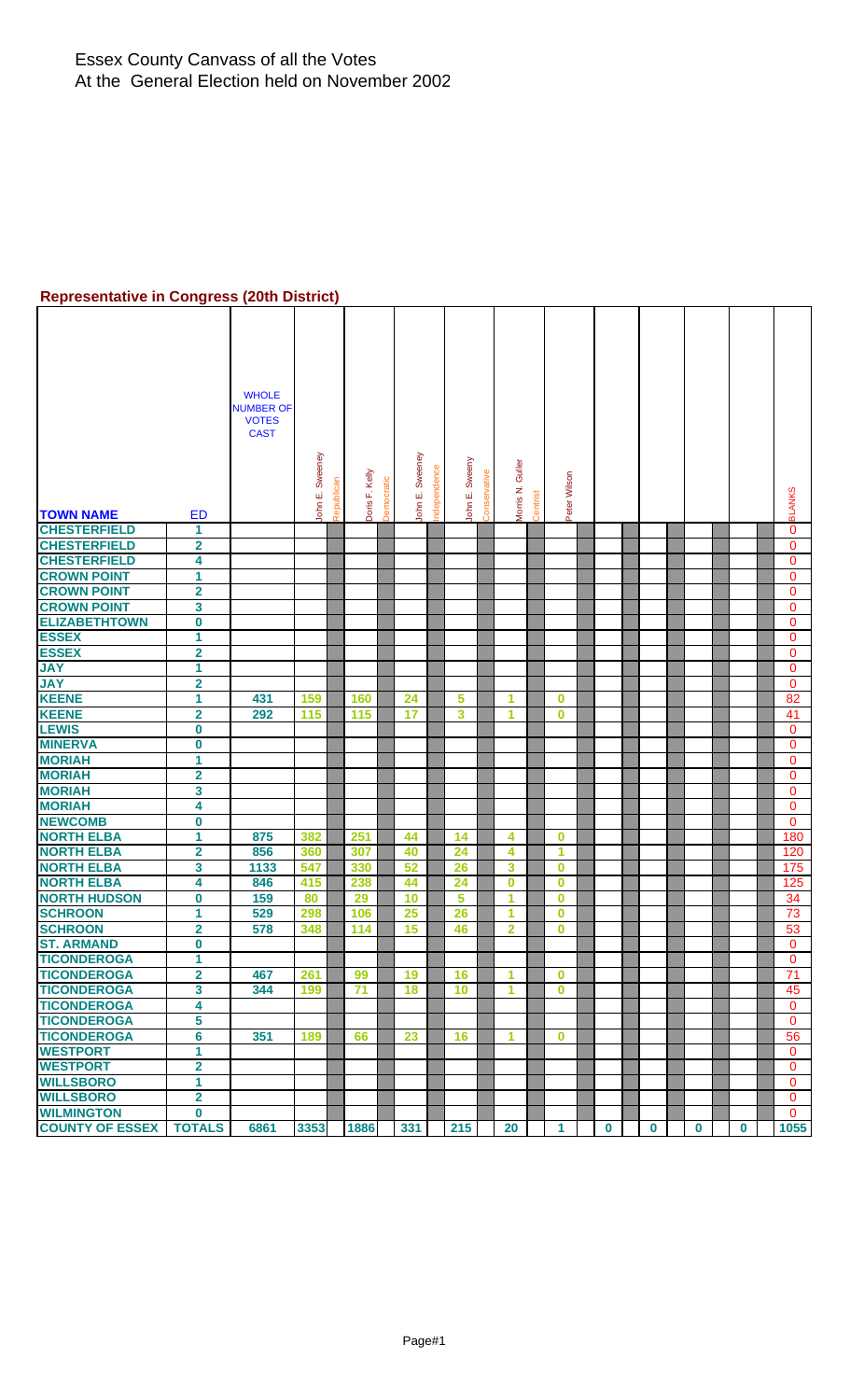#### **Representative in Congress (23rd District)**

| <b>TOWN NAME</b>                 | ED                      | <b>WHOLE</b><br><b>NUMBER OF</b><br><b>VOTES</b><br><b>CAST</b> | John M. McHugh | Republicar | Robert J. Johnson | mocratic | John M. McHugh | ndependence | John M. McHugh          | ervativ<br>ෆි | Brian Kimble            | Dave Malbon |          |   |          |             | <b>BLANKS</b>  |
|----------------------------------|-------------------------|-----------------------------------------------------------------|----------------|------------|-------------------|----------|----------------|-------------|-------------------------|---------------|-------------------------|-------------|----------|---|----------|-------------|----------------|
| <b>CHESTERFIELD</b>              | 1                       | 325                                                             | 161            |            | 78                |          | 21             |             | 12                      |               | 0                       | $\bf{0}$    |          |   |          |             | 53             |
| <b>CHESTERFIELD</b>              | $\overline{\mathbf{2}}$ | 724                                                             | 365            |            | 167               |          | 48             |             | 13                      |               | $\overline{\mathbf{0}}$ | $\bf{0}$    |          |   |          |             | 131            |
| <b>CHESTERFIELD</b>              | 4                       | 197                                                             | 95             |            | 66                |          | 8              |             | $\overline{\mathbf{4}}$ |               | $\bf{0}$                | $\mathbf 0$ |          |   |          |             | 24             |
| <b>CROWN POINT</b>               | 1                       | 351                                                             | 167            |            | 76                |          | 23             |             | 12                      |               | 0                       | $\bf{0}$    |          |   |          |             | 73             |
| <b>CROWN POINT</b>               | $\overline{\mathbf{2}}$ | 178                                                             | 88             |            | 29                |          | $\overline{7}$ |             | $\boldsymbol{9}$        |               | 0                       | $\bf{0}$    |          |   |          |             | 45             |
| <b>CROWN POINT</b>               | $\mathbf{3}$            | 382                                                             | 179            |            | 93                |          | 16             |             | 15                      |               | 1                       | $\bf{0}$    |          |   |          |             | 78             |
| <b>ELIZABETHTOWN</b>             | $\bf{0}$                | 653                                                             | 349            |            | 152               |          | 28             |             | 9                       |               | $\bf{0}$                | $\bf{0}$    |          |   |          |             | 115            |
| <b>ESSEX</b>                     | 1                       | 251                                                             | 116            |            | 84                |          | 8              |             | $\overline{7}$          |               | 0                       | $\bf{0}$    |          |   |          |             | 36             |
| <b>ESSEX</b>                     | $\overline{\mathbf{2}}$ | 148                                                             | 76             |            | 46                |          | 5              |             | $\overline{\mathbf{2}}$ |               | $\mathbf 0$             | $\bf{0}$    |          |   |          |             | 19             |
| <b>JAY</b>                       | 1                       | 867                                                             | 451            |            | 225               |          | 49             |             | 16                      |               | $\mathbf 0$             | $\bf{0}$    |          |   |          |             | 126            |
| <b>JAY</b>                       | $\overline{2}$          | 512                                                             | 274            |            | 124               |          | 31             |             | 13                      |               | $\bf{0}$                | $\bf{0}$    |          |   |          |             | 70             |
| <b>KEENE</b>                     | 1                       |                                                                 |                |            |                   |          |                |             |                         |               |                         |             |          |   |          |             | 0              |
| <b>KEENE</b>                     | $\overline{\mathbf{2}}$ |                                                                 |                |            |                   |          |                |             |                         |               |                         |             |          |   |          |             | $\mathbf{0}$   |
| <b>LEWIS</b>                     | $\bf{0}$                | 582                                                             | 331            |            | 109               |          | 23             |             | 18                      |               | 0                       | $\bf{0}$    |          |   |          |             | 101            |
| <b>MINERVA</b>                   | 0                       | 484                                                             | 191            |            | 160               |          | 13             |             | 12                      |               | $\mathbf 0$             | $\bf{0}$    |          |   |          |             | 108            |
| <b>MORIAH</b>                    | 1                       | 469                                                             | 227            |            | 129               |          | 14             |             | 11                      |               | 0                       | 1           |          |   |          |             | 87             |
| <b>MORIAH</b>                    | $\overline{2}$          | 747                                                             | 350            |            | 192               |          | 32             |             | 17                      |               | $\mathbf 0$             | $\mathbf 0$ |          |   |          |             | 156            |
| <b>MORIAH</b>                    | 3                       | 549                                                             | 192            |            | 159               |          | 29             |             | 14                      |               | $\mathbf 0$             | $\bf{0}$    |          |   |          |             | 155            |
| <b>MORIAH</b>                    | 4                       | 350                                                             | 168            |            | 74                |          | 12             |             | 13                      |               | 0                       | $\bf{0}$    |          |   |          |             | 83             |
| <b>NEWCOMB</b>                   | $\bf{0}$                | 334                                                             | 142            |            | 81                |          | 17             |             | 11                      |               | $\bf{0}$                | $\bf{0}$    |          |   |          |             | 83             |
| <b>NORTH ELBA</b>                | 1                       |                                                                 |                |            |                   |          |                |             |                         |               |                         |             |          |   |          |             | $\mathbf{0}$   |
| <b>NORTH ELBA</b>                | $\overline{\mathbf{2}}$ |                                                                 |                |            |                   |          |                |             |                         |               |                         |             |          |   |          |             | 0              |
| <b>NORTH ELBA</b>                | 3                       |                                                                 |                |            |                   |          |                |             |                         |               |                         |             |          |   |          |             | $\mathbf 0$    |
| <b>NORTH ELBA</b>                | 4                       |                                                                 |                |            |                   |          |                |             |                         |               |                         |             |          |   |          |             | $\mathbf{0}$   |
| <b>NORTH HUDSON</b>              | $\bf{0}$                |                                                                 |                |            |                   |          |                |             |                         |               |                         |             |          |   |          |             | 0              |
| <b>SCHROON</b><br><b>SCHROON</b> | 1                       |                                                                 |                |            |                   |          |                |             |                         |               |                         |             |          |   |          |             | $\Omega$       |
| <b>ST. ARMAND</b>                | 2<br>$\bf{0}$           | 695                                                             | 336            |            | 193               |          | 37             |             | 12                      |               | $\mathbf 0$             | $\bf{0}$    |          |   |          |             | 0<br>117       |
| <b>TICONDEROGA</b>               | 1                       | 382                                                             | 206            |            | 82                |          | 19             |             | 12                      |               | $\mathbf 0$             | $\bf{0}$    |          |   |          |             | 63             |
| <b>TICONDEROGA</b>               | $\overline{\mathbf{2}}$ |                                                                 |                |            |                   |          |                |             |                         |               |                         |             |          |   |          |             | $\mathbf{0}$   |
| <b>TICONDEROGA</b>               | 3                       |                                                                 |                |            |                   |          |                |             |                         |               |                         |             |          |   |          |             | $\overline{0}$ |
| <b>TICONDEROGA</b>               | 4                       | 432                                                             | 227            |            | 92                |          | 17             |             | 11                      |               | 0                       | $\bf{0}$    |          |   |          |             | 85             |
| <b>TICONDEROGA</b>               | 5                       | 304                                                             | 151            |            | 89                |          | 15             |             | 6                       |               | 0                       | $\bf{0}$    |          |   |          |             | 43             |
| <b>TICONDEROGA</b>               | 6                       |                                                                 |                |            |                   |          |                |             |                         |               |                         |             |          |   |          |             | $\mathbf{0}$   |
| <b>WESTPORT</b>                  | 1                       | 193                                                             | 80             |            | 69                |          | 14             |             | 6                       |               | $\mathbf 0$             | $\bf{0}$    |          |   |          |             | 24             |
| <b>WESTPORT</b>                  | $\overline{\mathbf{2}}$ | 631                                                             | 317            |            | 181               |          | 30             |             | 16                      |               | $\mathbf{0}$            | $\mathbf 0$ |          |   |          |             | 87             |
| <b>WILLSBORO</b>                 | 1                       | 592                                                             | 264            |            | 143               |          | 29             |             | 19                      |               | $\bf{0}$                | $\bf{0}$    |          |   |          |             | 137            |
| <b>WILLSBORO</b>                 | $\mathbf{2}$            | 457                                                             | 199            |            | 89                |          | 27             |             | 11                      |               | $\bf{0}$                | $\bf{0}$    |          |   |          |             | 131            |
| <b>WILMINGTON</b>                | $\mathbf 0$             | 650                                                             | 293            |            | 191               |          | 35             |             | $\overline{7}$          |               | 0                       | $\bf{0}$    |          |   |          |             | 124            |
| <b>COUNTY OF ESSEX</b>           | <b>TOTALS</b>           | 12439                                                           | 5995           |            | 3173              |          | 607            |             | 308                     |               | 1                       | 1           | $\bf{0}$ | 0 | $\bf{0}$ | $\mathbf 0$ | 2354           |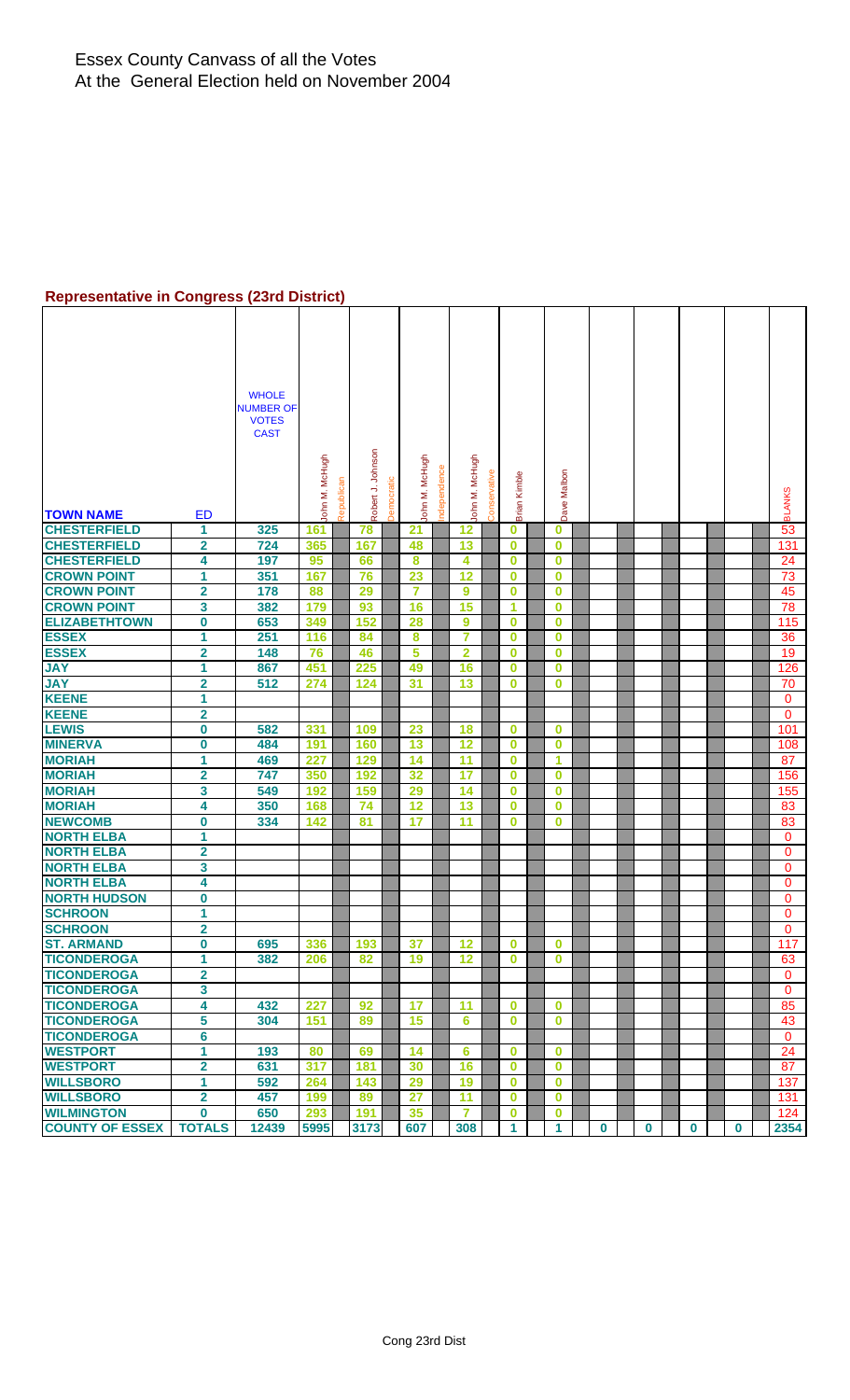## **Essex County - Town of ELIZABETHTOWN**

| <b>SUPERVISOR</b>                               | 1st District | 2nd District | 3rd District | 4th District | 5th District | 6th District | <b>Total all Districts</b>      |  |
|-------------------------------------------------|--------------|--------------|--------------|--------------|--------------|--------------|---------------------------------|--|
|                                                 |              |              |              |              |              |              | 0                               |  |
|                                                 |              |              |              |              |              |              | 0                               |  |
|                                                 |              |              |              |              |              |              | 0<br>0                          |  |
|                                                 |              |              |              |              |              |              | 0                               |  |
|                                                 |              |              |              |              |              |              | 0                               |  |
|                                                 |              |              |              |              |              |              | $\mathbf 0$                     |  |
| <b>Blank</b>                                    |              |              |              |              |              |              | 0<br>0                          |  |
| Void                                            |              |              |              |              |              |              | 0                               |  |
| <b>Total Votes Cast For This Office</b>         | 0            | 0            | 0            | 0            | 0            | 0            | 0                               |  |
| <b>TOWN CLERK</b>                               | 1st District | 2nd District | 3rd District | 4th District | 5th District | 6th District | <b>Total all Districts</b>      |  |
|                                                 |              |              |              |              |              |              | 0                               |  |
|                                                 |              |              |              |              |              |              | 0                               |  |
|                                                 |              |              |              |              |              |              | 0                               |  |
|                                                 |              |              |              |              |              |              | 0<br>0                          |  |
|                                                 |              |              |              |              |              |              | 0                               |  |
|                                                 |              |              |              |              |              |              | 0                               |  |
| <b>Blank</b>                                    |              |              |              |              |              |              | 0<br>0                          |  |
| Void                                            |              |              |              |              |              |              | 0                               |  |
| <b>Total Votes Cast For This Office</b>         | $\pmb{0}$    | $\bf{0}$     | 0            | 0            | 0            | 0            | 0                               |  |
|                                                 |              |              |              |              |              |              |                                 |  |
| <b>TOWN JUSTICE(FULL TERM)</b>                  | 1st District | 2nd District | 3rd District | 4th District | 5th District | 6th District | <b>Total all Districts</b><br>0 |  |
|                                                 |              |              |              |              |              |              | 0                               |  |
|                                                 |              |              |              |              |              |              | 0                               |  |
|                                                 |              |              |              |              |              |              | 0<br>0                          |  |
|                                                 |              |              |              |              |              |              | 0                               |  |
|                                                 |              |              |              |              |              |              | 0                               |  |
|                                                 |              |              |              |              |              |              | 0                               |  |
| <b>Blank</b><br>Void                            |              |              |              |              |              |              | 0<br>0                          |  |
| <b>Total Votes Cast For This Office</b>         | $\bf{0}$     | $\bf{0}$     | $\pmb{0}$    | $\bf{0}$     | 0            | 0            | $\bf{0}$                        |  |
|                                                 |              |              |              |              |              |              |                                 |  |
| <b>COUNCILMEN(FULL TERM)</b>                    | 1st District | 2nd District | 3rd District | 4th District | 5th District | 6th District | <b>Total all Districts</b>      |  |
|                                                 |              |              |              |              |              |              | 0<br>0                          |  |
|                                                 |              |              |              |              |              |              | 0                               |  |
|                                                 |              |              |              |              |              |              | 0                               |  |
|                                                 |              |              |              |              |              |              | v<br>$\mathbf 0$                |  |
|                                                 |              |              |              |              |              |              | 0                               |  |
|                                                 |              |              |              |              |              |              | 0                               |  |
| <b>Blank</b>                                    |              |              |              |              |              |              | 0                               |  |
| Void<br><b>Total Votes Cast For This Office</b> | $\bf{0}$     | $\bf{0}$     | 0            | 0            | 0            | 0            | 0<br>0                          |  |
|                                                 |              |              |              |              |              |              |                                 |  |
| <b>COUNCILMEN(UNEXPIRED TERM)</b>               | 1st District | 2nd District | 3rd District | 4th District | 5th District | 6th District | <b>Total all Districts</b>      |  |
|                                                 |              |              |              |              |              |              | 0                               |  |
|                                                 |              |              |              |              |              |              | $\bf{0}$<br>0                   |  |
|                                                 |              |              |              |              |              |              | 0                               |  |
|                                                 |              |              |              |              |              |              | 0                               |  |
|                                                 |              |              |              |              |              |              | 0<br>$\bf{0}$                   |  |
|                                                 |              |              |              |              |              |              | 0                               |  |
| <b>Blank</b>                                    |              |              |              |              |              |              | 0                               |  |
| Void                                            |              |              |              |              |              |              | $\bf{0}$                        |  |
| <b>Total Votes Cast For This Office</b>         | $\pmb{0}$    | $\bf{0}$     | $\bf{0}$     | $\mathbf 0$  | $\bf{0}$     | $\bf{0}$     | 0                               |  |
| <b>ASSESSOR-4 yrs TERM</b>                      | 1st District | 2nd District | 3rd District | 4th District | 5th District | 6th District | <b>Total all Districts</b>      |  |
|                                                 |              |              |              |              |              |              | 0                               |  |
|                                                 |              |              |              |              |              |              | 0<br>0                          |  |
|                                                 |              |              |              |              |              |              | 0                               |  |
|                                                 |              |              |              |              |              |              | $\bf{0}$                        |  |
|                                                 |              |              |              |              |              |              | 0                               |  |
|                                                 |              |              |              |              |              |              | 0<br>0                          |  |
| <b>Blank</b>                                    |              |              |              |              |              |              | 0                               |  |
| Void                                            |              |              |              |              |              |              | 0                               |  |
| <b>Total Votes Cast For This Office</b>         | 0            | 0            | 0            | $\pmb{0}$    | $\pmb{0}$    | 0            | 0                               |  |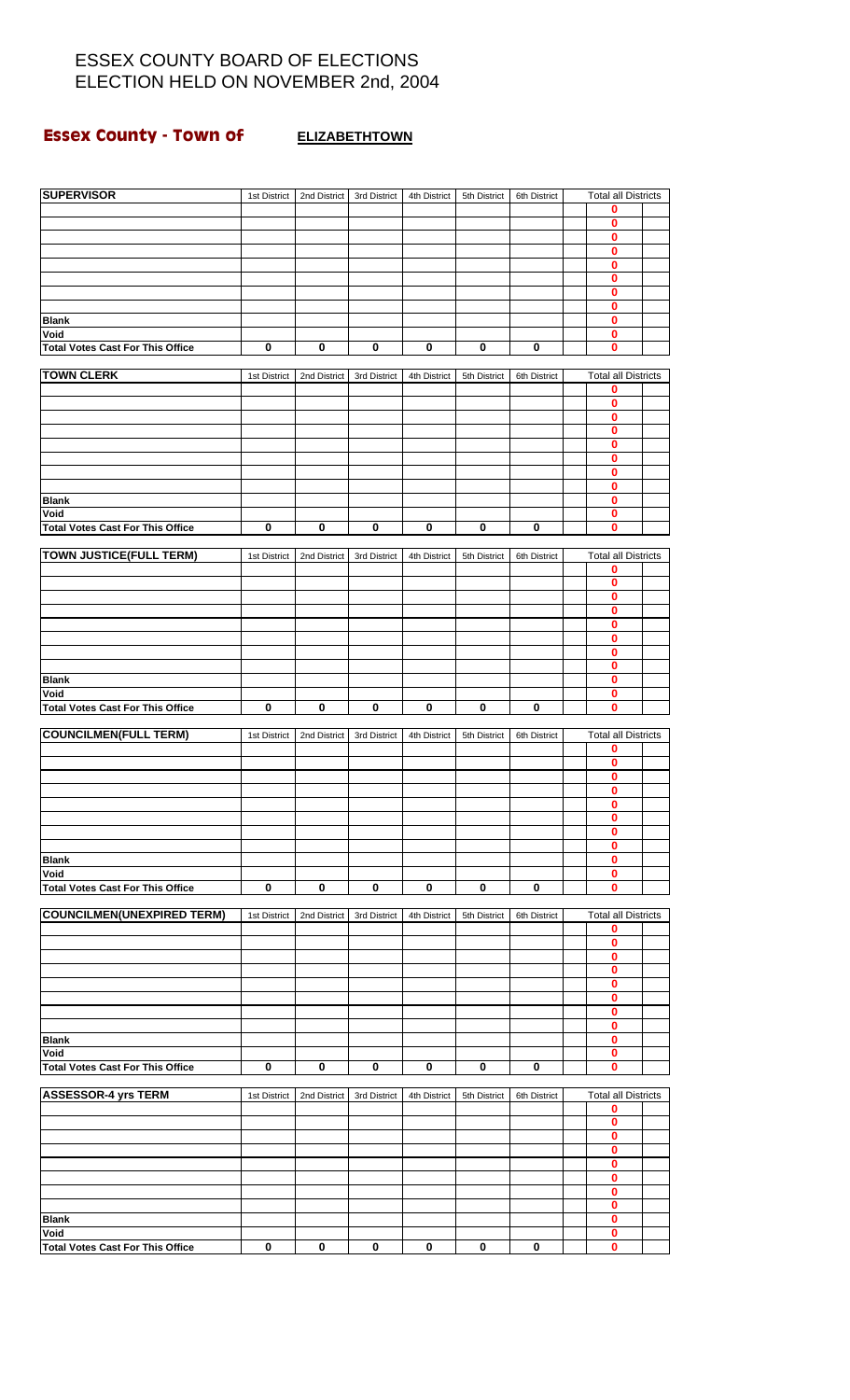# **Essex County - Town of ELIZABETHTOWN**

| <b>ASSESSOR- yrs UNEXPIRED TERM</b>     | 1st District | 2nd District | 3rd District | 4th District | 5th District | 6th District | <b>Total all Districts</b> |  |
|-----------------------------------------|--------------|--------------|--------------|--------------|--------------|--------------|----------------------------|--|
| Michael W. Parker ®                     | 391          |              |              |              |              |              | 391                        |  |
|                                         |              |              |              |              |              |              | 0                          |  |
|                                         |              |              |              |              |              |              | 0                          |  |
|                                         |              |              |              |              |              |              | $\mathbf{0}$               |  |
|                                         |              |              |              |              |              |              | 0                          |  |
|                                         |              |              |              |              |              |              | 0                          |  |
|                                         |              |              |              |              |              |              | 0                          |  |
|                                         |              |              |              |              |              |              | 0                          |  |
| <b>Blank</b>                            | 262          |              |              |              |              |              | 262                        |  |
| Void                                    |              |              |              |              |              |              | $\mathbf{0}$               |  |
| <b>Total Votes Cast For This Office</b> | 653          | $\mathbf 0$  | $\mathbf 0$  | $\bf{0}$     | $\bf{0}$     | $\bf{0}$     | 653                        |  |
|                                         |              |              |              |              |              |              |                            |  |
| <b>TAX COLLECTOR</b>                    | 1st District | 2nd District | 3rd District | 4th District | 5th District | 6th District | <b>Total all Districts</b> |  |
|                                         |              |              |              |              |              |              | 0                          |  |
|                                         |              |              |              |              |              |              | 0                          |  |
|                                         |              |              |              |              |              |              | O                          |  |
|                                         |              |              |              |              |              |              | $\bf{0}$                   |  |
|                                         |              |              |              |              |              |              | $\bf{0}$                   |  |
|                                         |              |              |              |              |              |              | 0                          |  |
|                                         |              |              |              |              |              |              | 0                          |  |
|                                         |              |              |              |              |              |              | 0                          |  |
| <b>Blank</b>                            |              |              |              |              |              |              | 0                          |  |
| Void                                    |              |              |              |              |              |              | 0                          |  |
| <b>Total Votes Cast For This Office</b> | $\bf{0}$     | $\mathbf{0}$ | $\mathbf 0$  | $\mathbf 0$  | $\bf{0}$     | 0            | 0                          |  |
|                                         |              |              |              |              |              |              |                            |  |
| <b>SUPT. Of HIGHWAYS</b>                | 1st District | 2nd District | 3rd District | 4th District | 5th District | 6th District | <b>Total all Districts</b> |  |
|                                         |              |              |              |              |              |              | 0                          |  |
|                                         |              |              |              |              |              |              | 0                          |  |
|                                         |              |              |              |              |              |              | 0                          |  |
|                                         |              |              |              |              |              |              | 0                          |  |
|                                         |              |              |              |              |              |              | $\mathbf{0}$               |  |
|                                         |              |              |              |              |              |              | 0                          |  |
|                                         |              |              |              |              |              |              | 0                          |  |
|                                         |              |              |              |              |              |              | 0                          |  |
| <b>Blank</b>                            |              |              |              |              |              |              | 0                          |  |
| Void                                    |              |              |              |              |              |              | 0                          |  |
| Total Votes Cast For This Office        | $\bf{0}$     | $\mathbf 0$  | $\bf{0}$     | $\bf{0}$     | $\mathbf 0$  | $\mathbf 0$  | $\bf{0}$                   |  |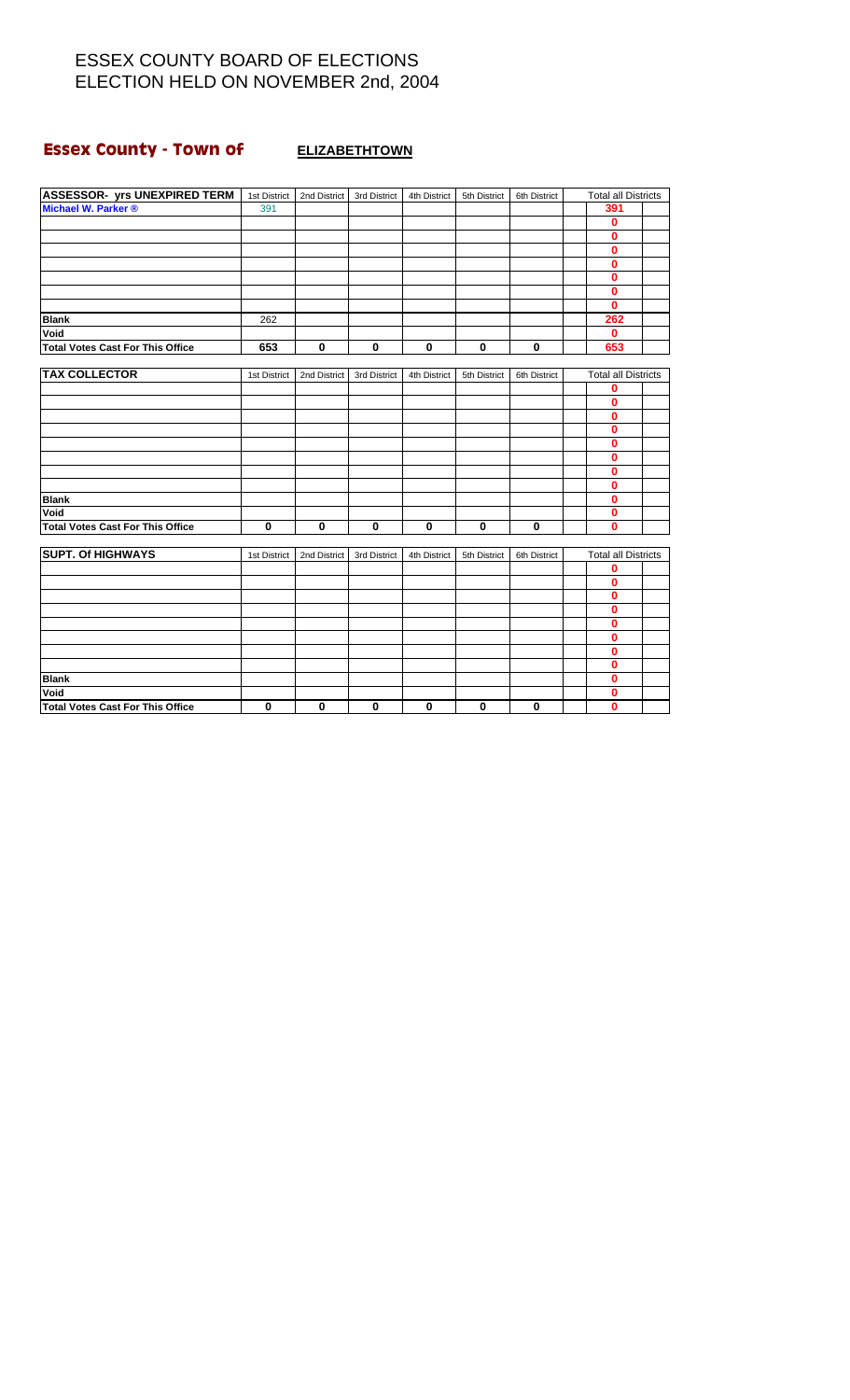## **Essex County - Town of <b>KEENE**

| <b>SUPERVISOR</b>                               | 1st District | 2nd District | 3rd District | 4th District | 5th District | 6th District | <b>Total all Districts</b>      |  |
|-------------------------------------------------|--------------|--------------|--------------|--------------|--------------|--------------|---------------------------------|--|
|                                                 |              |              |              |              |              |              | 0                               |  |
|                                                 |              |              |              |              |              |              | 0<br>0                          |  |
|                                                 |              |              |              |              |              |              | 0                               |  |
|                                                 |              |              |              |              |              |              | 0<br>$\mathbf{0}$               |  |
|                                                 |              |              |              |              |              |              | 0                               |  |
|                                                 |              |              |              |              |              |              | 0                               |  |
| <b>Blank</b><br>Void                            |              |              |              |              |              |              | $\bf{0}$<br>0                   |  |
| <b>Total Votes Cast For This Office</b>         | 0            | 0            | $\pmb{0}$    | $\pmb{0}$    | 0            | 0            | 0                               |  |
| <b>TOWN CLERK</b>                               | 1st District | 2nd District | 3rd District | 4th District | 5th District | 6th District | <b>Total all Districts</b>      |  |
|                                                 |              |              |              |              |              |              | 0                               |  |
|                                                 |              |              |              |              |              |              | 0                               |  |
|                                                 |              |              |              |              |              |              | 0<br>0                          |  |
|                                                 |              |              |              |              |              |              | 0                               |  |
|                                                 |              |              |              |              |              |              | 0<br>0                          |  |
|                                                 |              |              |              |              |              |              | 0                               |  |
| <b>Blank</b>                                    |              |              |              |              |              |              | 0                               |  |
| Void<br><b>Total Votes Cast For This Office</b> | $\pmb{0}$    | $\mathbf 0$  | $\bf{0}$     | $\pmb{0}$    | $\bf{0}$     | $\pmb{0}$    | 0<br>$\mathbf{0}$               |  |
|                                                 |              |              |              |              |              |              |                                 |  |
| <b>TOWN JUSTICE(FULL TERM)</b>                  | 1st District | 2nd District | 3rd District | 4th District | 5th District | 6th District | <b>Total all Districts</b><br>0 |  |
|                                                 |              |              |              |              |              |              | 0                               |  |
|                                                 |              |              |              |              |              |              | 0                               |  |
|                                                 |              |              |              |              |              |              | 0<br>0                          |  |
|                                                 |              |              |              |              |              |              | 0                               |  |
|                                                 |              |              |              |              |              |              | 0<br>0                          |  |
| <b>Blank</b>                                    |              |              |              |              |              |              | $\bf{0}$                        |  |
| Void                                            |              |              |              |              |              |              | 0                               |  |
| <b>Total Votes Cast For This Office</b>         | 0            | $\bf{0}$     | $\pmb{0}$    | $\pmb{0}$    | 0            | 0            | 0                               |  |
| <b>COUNCILMEN(FULL TERM)</b>                    | 1st District | 2nd District | 3rd District | 4th District | 5th District | 6th District | <b>Total all Districts</b>      |  |
|                                                 |              |              |              |              |              |              | 0<br>0                          |  |
|                                                 |              |              |              |              |              |              | 0                               |  |
|                                                 |              |              |              |              |              |              | 0                               |  |
|                                                 |              |              |              |              |              |              | 0<br>0                          |  |
|                                                 |              |              |              |              |              |              | 0                               |  |
| <b>Blank</b>                                    |              |              |              |              |              |              | 0<br>0                          |  |
| Void                                            |              |              |              |              |              |              | 0                               |  |
| <b>Total Votes Cast For This Office</b>         | 0            | 0            | 0            | 0            | 0            | 0            | 0                               |  |
| <b>COUNCILMEN(UNEXPIRED TERM)</b>               | 1st District | 2nd District | 3rd District | 4th District | 5th District | 6th District | <b>Total all Districts</b>      |  |
|                                                 |              |              |              |              |              |              | 0                               |  |
|                                                 |              |              |              |              |              |              | 0<br>0                          |  |
|                                                 |              |              |              |              |              |              | 0                               |  |
|                                                 |              |              |              |              |              |              | 0<br>0                          |  |
|                                                 |              |              |              |              |              |              | $\bf{0}$                        |  |
|                                                 |              |              |              |              |              |              | 0                               |  |
| <b>Blank</b><br>Void                            |              |              |              |              |              |              | 0<br>0                          |  |
| <b>Total Votes Cast For This Office</b>         | $\bf{0}$     | $\bf{0}$     | $\mathbf 0$  | $\bf{0}$     | $\bf{0}$     | $\bf{0}$     | 0                               |  |
| <b>ASSESSOR-4 yrs TERM</b>                      | 1st District | 2nd District | 3rd District | 4th District | 5th District | 6th District | <b>Total all Districts</b>      |  |
|                                                 |              |              |              |              |              |              | 0                               |  |
|                                                 |              |              |              |              |              |              | 0                               |  |
|                                                 |              |              |              |              |              |              | 0<br>0                          |  |
|                                                 |              |              |              |              |              |              | 0                               |  |
|                                                 |              |              |              |              |              |              | 0<br>0                          |  |
|                                                 |              |              |              |              |              |              | 0                               |  |
| <b>Blank</b>                                    |              |              |              |              |              |              | 0                               |  |
| Void<br><b>Total Votes Cast For This Office</b> | 0            | 0            | 0            | 0            | 0            | 0            | 0<br>0                          |  |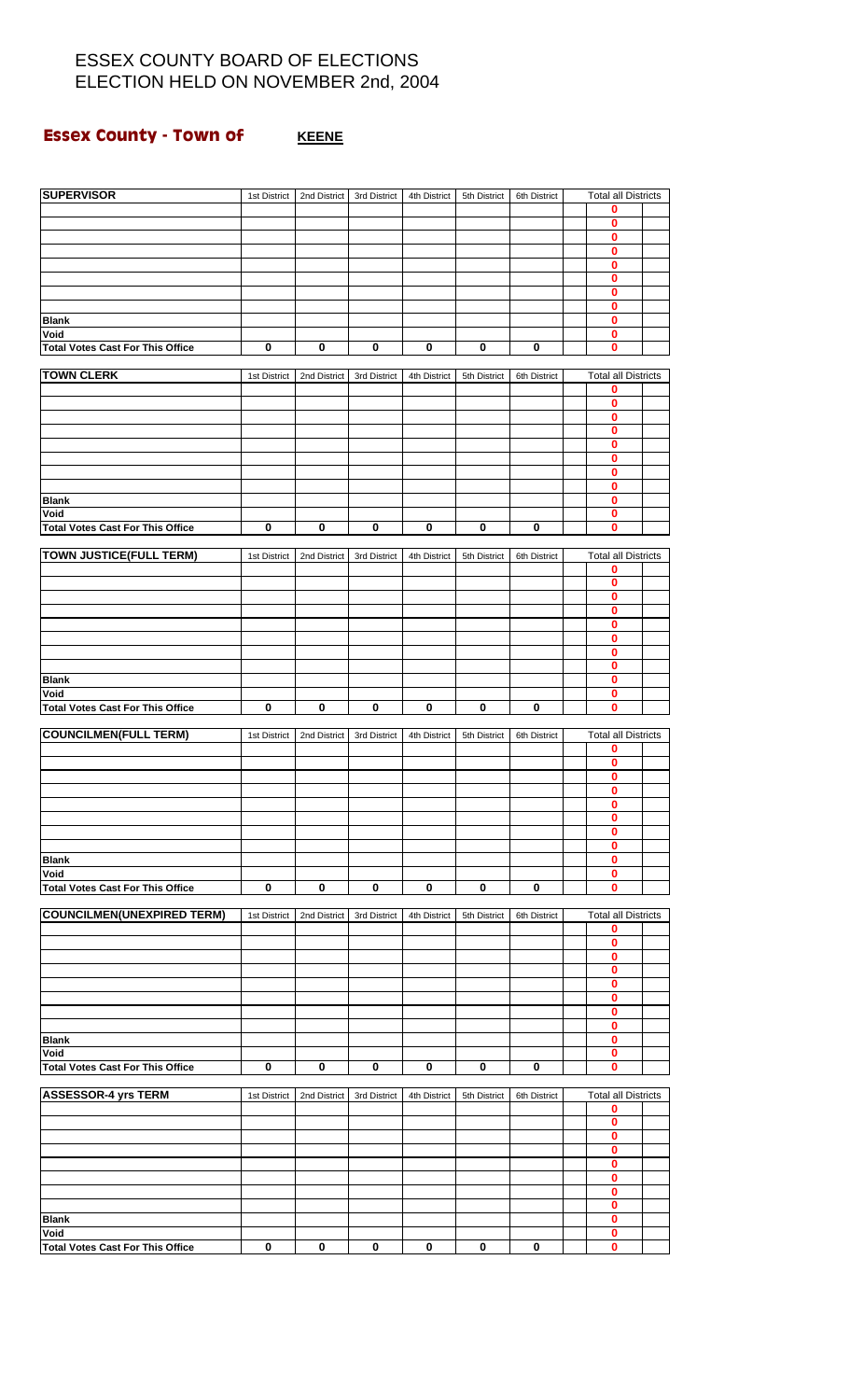## **Essex County - Town of #PHILE REENE**

| <b>ASSESSOR- yrs UNEXPIRED TERM</b>     | 1st District | 2nd District | 3rd District | 4th District | 5th District | 6th District | <b>Total all Districts</b> |  |
|-----------------------------------------|--------------|--------------|--------------|--------------|--------------|--------------|----------------------------|--|
| <b>Scott Buysse ®</b>                   | 260          | 188          |              |              |              |              | 448                        |  |
|                                         |              |              |              |              |              |              | 0                          |  |
|                                         |              |              |              |              |              |              | $\mathbf{0}$               |  |
|                                         |              |              |              |              |              |              | $\mathbf{0}$               |  |
|                                         |              |              |              |              |              |              | $\mathbf{0}$               |  |
|                                         |              |              |              |              |              |              | $\mathbf{0}$               |  |
|                                         |              |              |              |              |              |              | 0                          |  |
|                                         |              |              |              |              |              |              | $\mathbf{0}$               |  |
| <b>Blank</b>                            | 171          | 104          |              |              |              |              | 275                        |  |
| Void                                    |              |              |              |              |              |              | $\mathbf{0}$               |  |
| <b>Total Votes Cast For This Office</b> | 431          | 292          | $\mathbf 0$  | $\mathbf 0$  | $\bf{0}$     | 0            | 723                        |  |
|                                         |              |              |              |              |              |              |                            |  |
| <b>TAX COLLECTOR</b>                    | 1st District | 2nd District | 3rd District | 4th District | 5th District | 6th District | <b>Total all Districts</b> |  |
|                                         |              |              |              |              |              |              | 0                          |  |
|                                         |              |              |              |              |              |              | Ō                          |  |
|                                         |              |              |              |              |              |              | 0                          |  |
|                                         |              |              |              |              |              |              | 0                          |  |
|                                         |              |              |              |              |              |              | 0                          |  |
|                                         |              |              |              |              |              |              | 0                          |  |
|                                         |              |              |              |              |              |              | 0                          |  |
|                                         |              |              |              |              |              |              | 0                          |  |
| <b>Blank</b>                            |              |              |              |              |              |              | 0                          |  |
| Void                                    |              |              |              |              |              |              | 0                          |  |
| <b>Total Votes Cast For This Office</b> | 0            | $\mathbf 0$  | $\mathbf 0$  | $\bf{0}$     | $\mathbf 0$  | 0            | 0                          |  |
|                                         |              |              |              |              |              |              |                            |  |
| <b>SUPT. Of HIGHWAYS</b>                | 1st District | 2nd District | 3rd District | 4th District | 5th District | 6th District | <b>Total all Districts</b> |  |
|                                         |              |              |              |              |              |              | 0                          |  |
|                                         |              |              |              |              |              |              | 0                          |  |
|                                         |              |              |              |              |              |              | $\mathbf 0$                |  |
|                                         |              |              |              |              |              |              | 0                          |  |
|                                         |              |              |              |              |              |              | $\mathbf{0}$               |  |
|                                         |              |              |              |              |              |              | 0                          |  |
|                                         |              |              |              |              |              |              | $\mathbf 0$                |  |
|                                         |              |              |              |              |              |              | $\mathbf 0$                |  |
| <b>Blank</b>                            |              |              |              |              |              |              | 0                          |  |
| Void                                    |              |              |              |              |              |              | $\mathbf{0}$               |  |
| <b>Total Votes Cast For This Office</b> | 0            | $\mathbf 0$  | $\mathbf 0$  | $\bf{0}$     | $\mathbf 0$  | $\mathbf 0$  | $\mathbf{0}$               |  |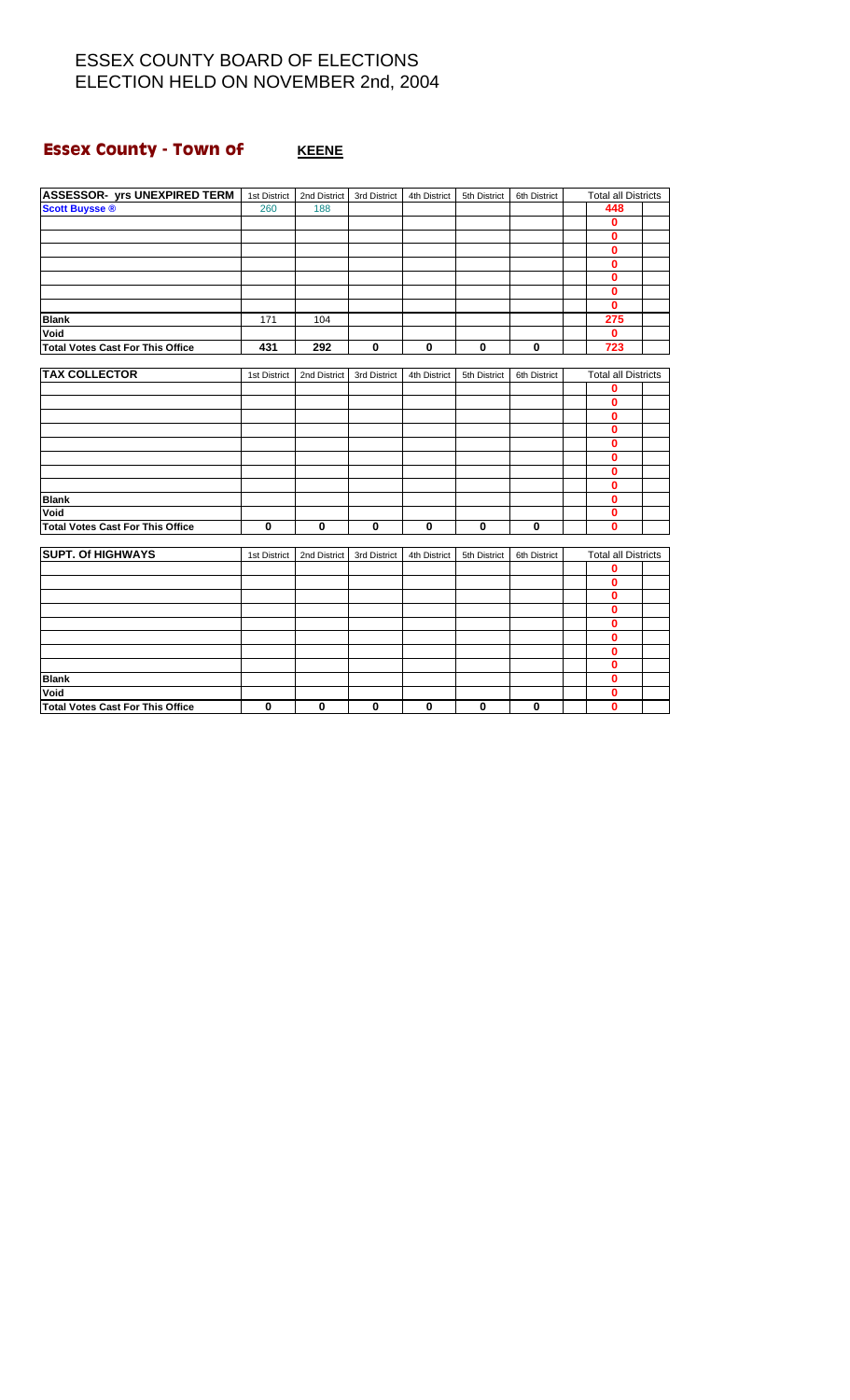## **Essex County - Town of MEWCOMB**

| <b>SUPERVISOR</b>                       | 1st District | 2nd District | 3rd District | 4th District | 5th District | 6th District | <b>Total all Districts</b>      |  |
|-----------------------------------------|--------------|--------------|--------------|--------------|--------------|--------------|---------------------------------|--|
|                                         |              |              |              |              |              |              | 0                               |  |
|                                         |              |              |              |              |              |              | 0                               |  |
|                                         |              |              |              |              |              |              | 0                               |  |
|                                         |              |              |              |              |              |              | 0                               |  |
|                                         |              |              |              |              |              |              | 0<br>0                          |  |
|                                         |              |              |              |              |              |              | 0                               |  |
|                                         |              |              |              |              |              |              | 0                               |  |
| <b>Blank</b>                            |              |              |              |              |              |              | 0                               |  |
| Void                                    |              |              |              |              |              |              | 0                               |  |
| <b>Total Votes Cast For This Office</b> | 0            | 0            | 0            | $\bf{0}$     | 0            | 0            | 0                               |  |
| <b>TOWN CLERK</b>                       | 1st District | 2nd District | 3rd District | 4th District | 5th District | 6th District | <b>Total all Districts</b>      |  |
|                                         |              |              |              |              |              |              | 0                               |  |
|                                         |              |              |              |              |              |              | 0                               |  |
|                                         |              |              |              |              |              |              | 0                               |  |
|                                         |              |              |              |              |              |              | 0                               |  |
|                                         |              |              |              |              |              |              | 0                               |  |
|                                         |              |              |              |              |              |              | 0<br>0                          |  |
|                                         |              |              |              |              |              |              | 0                               |  |
| <b>Blank</b>                            |              |              |              |              |              |              | 0                               |  |
| Void                                    |              |              |              |              |              |              | 0                               |  |
| <b>Total Votes Cast For This Office</b> | $\bf{0}$     | $\bf{0}$     | $\bf{0}$     | 0            | $\bf{0}$     | $\bf{0}$     | Ō                               |  |
|                                         |              |              |              |              |              |              |                                 |  |
| <b>TOWN JUSTICE(FULL TERM)</b>          | 1st District | 2nd District | 3rd District | 4th District | 5th District | 6th District | <b>Total all Districts</b><br>0 |  |
|                                         |              |              |              |              |              |              | 0                               |  |
|                                         |              |              |              |              |              |              | 0                               |  |
|                                         |              |              |              |              |              |              | 0                               |  |
|                                         |              |              |              |              |              |              | 0                               |  |
|                                         |              |              |              |              |              |              | 0                               |  |
|                                         |              |              |              |              |              |              | 0<br>0                          |  |
| <b>Blank</b>                            |              |              |              |              |              |              | 0                               |  |
| Void                                    |              |              |              |              |              |              | 0                               |  |
| <b>Total Votes Cast For This Office</b> | $\mathbf 0$  | $\bf{0}$     | $\bf{0}$     | $\pmb{0}$    | $\mathbf 0$  | $\bf{0}$     | 0                               |  |
|                                         |              |              |              |              |              |              |                                 |  |
| <b>COUNCILMEN(FULL TERM)</b>            | 1st District | 2nd District | 3rd District | 4th District | 5th District | 6th District | <b>Total all Districts</b><br>0 |  |
|                                         |              |              |              |              |              |              | $\bf{0}$                        |  |
|                                         |              |              |              |              |              |              | 0                               |  |
|                                         |              |              |              |              |              |              | 0                               |  |
|                                         |              |              |              |              |              |              | U                               |  |
|                                         |              |              |              |              |              |              | 0                               |  |
|                                         |              |              |              |              |              |              | 0<br>0                          |  |
| <b>Blank</b>                            |              |              |              |              |              |              | 0                               |  |
| Void                                    |              |              |              |              |              |              | 0                               |  |
| <b>Total Votes Cast For This Office</b> | $\bf{0}$     | 0            | 0            | 0            | 0            | 0            | 0                               |  |
|                                         |              |              |              |              |              |              |                                 |  |
| <b>COUNCILMEN(UNEXPIRED TERM)</b>       | 1st District | 2nd District | 3rd District | 4th District | 5th District | 6th District | <b>Total all Districts</b>      |  |
|                                         |              |              |              |              |              |              | 0<br>$\bf{0}$                   |  |
|                                         |              |              |              |              |              |              | 0                               |  |
|                                         |              |              |              |              |              |              | 0                               |  |
|                                         |              |              |              |              |              |              | 0                               |  |
|                                         |              |              |              |              |              |              | 0                               |  |
|                                         |              |              |              |              |              |              | 0<br>0                          |  |
| <b>Blank</b>                            |              |              |              |              |              |              | 0                               |  |
| Void                                    |              |              |              |              |              |              | $\bf{0}$                        |  |
| <b>Total Votes Cast For This Office</b> | $\bf{0}$     | $\mathbf 0$  | $\mathbf 0$  | $\bf{0}$     | $\bf{0}$     | 0            | 0                               |  |
|                                         |              |              |              |              |              |              |                                 |  |
| <b>ASSESSOR-4 yrs TERM</b>              | 1st District | 2nd District | 3rd District | 4th District | 5th District | 6th District | <b>Total all Districts</b><br>0 |  |
|                                         |              |              |              |              |              |              | 0                               |  |
|                                         |              |              |              |              |              |              | 0                               |  |
|                                         |              |              |              |              |              |              | 0                               |  |
|                                         |              |              |              |              |              |              | 0                               |  |
|                                         |              |              |              |              |              |              | 0                               |  |
|                                         |              |              |              |              |              |              | 0<br>0                          |  |
| <b>Blank</b>                            |              |              |              |              |              |              | O                               |  |
| Void                                    |              |              |              |              |              |              | 0                               |  |
| <b>Total Votes Cast For This Office</b> | $\bf{0}$     | 0            | $\mathbf 0$  | $\bf{0}$     | $\bf{0}$     | $\bf{0}$     | 0                               |  |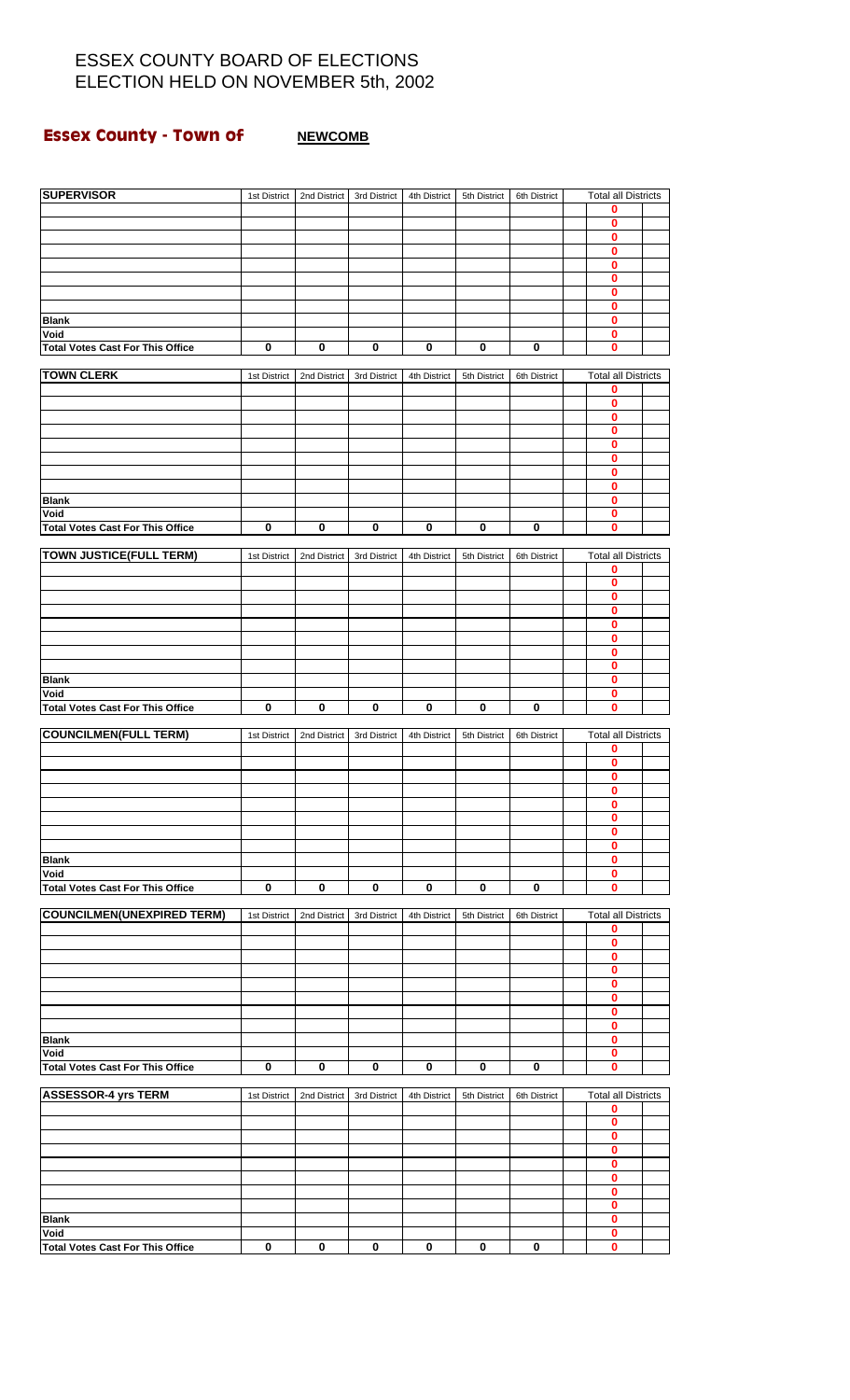#### **Essex County - Town of NEWCOMB**

| <b>ASSESSOR- yrs UNEXPIRED TERM</b>     | 1st District | 2nd District | 3rd District | 4th District | 5th District | 6th District | <b>Total all Districts</b> |  |
|-----------------------------------------|--------------|--------------|--------------|--------------|--------------|--------------|----------------------------|--|
|                                         |              |              |              |              |              |              | 0                          |  |
|                                         |              |              |              |              |              |              | 0                          |  |
|                                         |              |              |              |              |              |              | $\bf{0}$                   |  |
|                                         |              |              |              |              |              |              | $\bf{0}$                   |  |
|                                         |              |              |              |              |              |              | $\bf{0}$                   |  |
|                                         |              |              |              |              |              |              | $\bf{0}$                   |  |
|                                         |              |              |              |              |              |              | $\bf{0}$                   |  |
|                                         |              |              |              |              |              |              | 0                          |  |
| <b>Blank</b>                            |              |              |              |              |              |              | $\bf{0}$                   |  |
| Void                                    |              |              |              |              |              |              | $\bf{0}$                   |  |
| <b>Total Votes Cast For This Office</b> | 0            | 0            | 0            | 0            | 0            | 0            | $\bf{0}$                   |  |
|                                         |              |              |              |              |              |              |                            |  |
| <b>TAX COLLECTOR</b>                    | 1st District | 2nd District | 3rd District | 4th District | 5th District | 6th District | <b>Total all Districts</b> |  |
|                                         |              |              |              |              |              |              | $\mathbf 0$                |  |
|                                         |              |              |              |              |              |              | $\bf{0}$                   |  |
|                                         |              |              |              |              |              |              | $\bf{0}$                   |  |
|                                         |              |              |              |              |              |              | 0                          |  |
|                                         |              |              |              |              |              |              | $\bf{0}$                   |  |
|                                         |              |              |              |              |              |              | 0                          |  |
|                                         |              |              |              |              |              |              | $\bf{0}$                   |  |
|                                         |              |              |              |              |              |              | $\bf{0}$                   |  |
| <b>Blank</b>                            |              |              |              |              |              |              | $\bf{0}$                   |  |
| Void                                    |              |              |              |              |              |              | $\bf{0}$                   |  |
| <b>Total Votes Cast For This Office</b> | 0            | 0            | 0            | 0            | $\mathbf 0$  | 0            | 0                          |  |
|                                         |              |              |              |              |              |              |                            |  |
| <b>SUPT. Of HIGHWAYS</b>                | 1st District | 2nd District | 3rd District | 4th District | 5th District | 6th District | <b>Total all Districts</b> |  |
|                                         |              |              |              |              |              |              | 0                          |  |
|                                         |              |              |              |              |              |              | $\bf{0}$                   |  |
|                                         |              |              |              |              |              |              | $\bf{0}$                   |  |
|                                         |              |              |              |              |              |              | $\mathbf 0$                |  |
|                                         |              |              |              |              |              |              | $\bf{0}$                   |  |
|                                         |              |              |              |              |              |              | $\bf{0}$                   |  |
|                                         |              |              |              |              |              |              | 0                          |  |
|                                         |              |              |              |              |              |              | $\bf{0}$                   |  |
| <b>Blank</b>                            |              |              |              |              |              |              | $\bf{0}$                   |  |
| Void                                    |              |              |              |              |              |              | 0                          |  |
| <b>Total Votes Cast For This Office</b> | $\bf{0}$     | 0            | $\bf{0}$     | 0            | $\bf{0}$     | 0            | $\bf{0}$                   |  |
|                                         |              |              |              |              |              |              |                            |  |
| <b>MISCELLANEOUS</b>                    | 1st District | 2nd District | 3rd District | 4th District | 5th District | 6th District | <b>Total all Districts</b> |  |
| <b>Proposition No.1 YES</b>             | 195          |              |              |              |              |              | 195                        |  |
| <b>Proposition No. 1 NO</b>             | 65           |              |              |              |              |              | 65                         |  |
| <b>Blank</b>                            | 74           |              |              |              |              |              | 74                         |  |
| Void                                    |              |              |              |              |              |              | $\bf{0}$                   |  |
| <b>Total Votes Cast For This Office</b> | 334          | 0            | $\bf{0}$     | $\bf{0}$     | 0            | $\bf{0}$     | 334                        |  |

#### **Proposition No.1**

Shall the resolution of the Town Board of Newcomb, Essex County, New York adopted August 17, 2004, abolish a defined contribution service award program for the volunteer firefighters of the Newcomb Fire Department serving the town-wide Newcomb Fire Protection District established by resolution of the Town Board adopted September 26, 1990, be approved?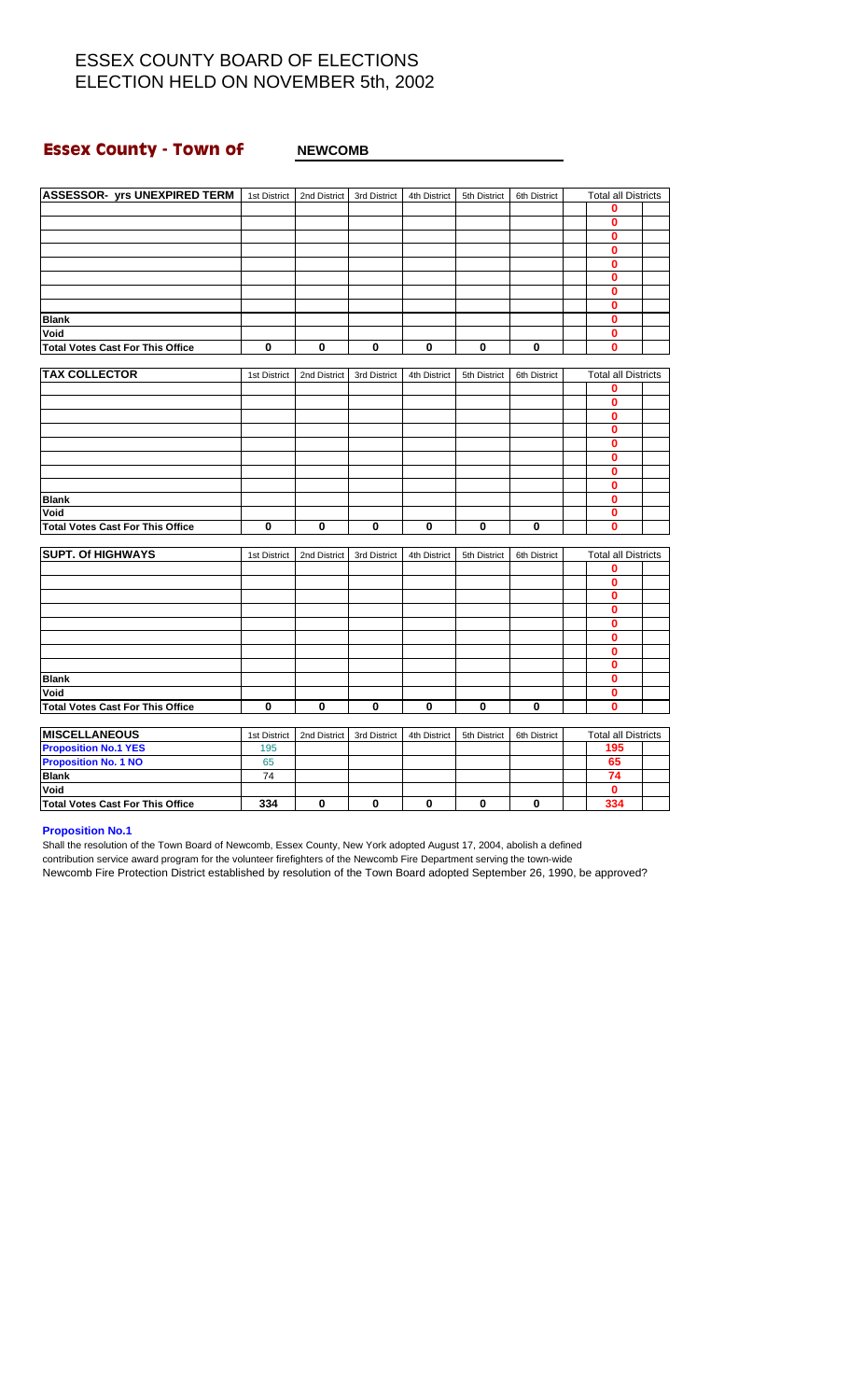#### **Essex County - Town of MORTH HUDSON**

| <b>SUPERVISOR</b>                               | 1st District | 2nd District | 3rd District | 4th District | 5th District | 6th District | <b>Total all Districts</b>      |  |
|-------------------------------------------------|--------------|--------------|--------------|--------------|--------------|--------------|---------------------------------|--|
|                                                 |              |              |              |              |              |              | 0                               |  |
|                                                 |              |              |              |              |              |              | 0                               |  |
|                                                 |              |              |              |              |              |              | 0<br>0                          |  |
|                                                 |              |              |              |              |              |              | 0                               |  |
|                                                 |              |              |              |              |              |              | 0                               |  |
|                                                 |              |              |              |              |              |              | 0<br>0                          |  |
| <b>Blank</b>                                    |              |              |              |              |              |              | 0                               |  |
| Void                                            |              |              |              |              |              |              | 0                               |  |
| <b>Total Votes Cast For This Office</b>         | $\pmb{0}$    | 0            | 0            | 0            | 0            | 0            | 0                               |  |
| <b>TOWN CLERK</b>                               | 1st District | 2nd District | 3rd District | 4th District | 5th District | 6th District | <b>Total all Districts</b>      |  |
|                                                 |              |              |              |              |              |              | 0                               |  |
|                                                 |              |              |              |              |              |              | 0<br>0                          |  |
|                                                 |              |              |              |              |              |              | 0                               |  |
|                                                 |              |              |              |              |              |              | 0                               |  |
|                                                 |              |              |              |              |              |              | 0<br>0                          |  |
|                                                 |              |              |              |              |              |              | 0                               |  |
| <b>Blank</b>                                    |              |              |              |              |              |              | 0                               |  |
| Void                                            |              |              |              |              |              |              | 0                               |  |
| <b>Total Votes Cast For This Office</b>         | $\pmb{0}$    | 0            | 0            | 0            | 0            | 0            | 0                               |  |
| <b>TOWN JUSTICE(FULL TERM)</b>                  | 1st District | 2nd District | 3rd District | 4th District | 5th District | 6th District | <b>Total all Districts</b>      |  |
|                                                 |              |              |              |              |              |              | 0<br>0                          |  |
|                                                 |              |              |              |              |              |              | 0                               |  |
|                                                 |              |              |              |              |              |              | 0                               |  |
|                                                 |              |              |              |              |              |              | 0                               |  |
|                                                 |              |              |              |              |              |              | 0<br>0                          |  |
|                                                 |              |              |              |              |              |              | 0                               |  |
| <b>Blank</b>                                    |              |              |              |              |              |              | 0                               |  |
| Void<br><b>Total Votes Cast For This Office</b> | 0            | 0            | 0            | $\bf{0}$     | $\pmb{0}$    | $\bf{0}$     | 0<br>$\bf{0}$                   |  |
|                                                 |              |              |              |              |              |              |                                 |  |
| <b>COUNCILMEN(FULL TERM)</b>                    | 1st District | 2nd District | 3rd District | 4th District | 5th District | 6th District | <b>Total all Districts</b><br>0 |  |
|                                                 |              |              |              |              |              |              | 0                               |  |
|                                                 |              |              |              |              |              |              | 0                               |  |
|                                                 |              |              |              |              |              |              | 0                               |  |
|                                                 |              |              |              |              |              |              | U<br>0                          |  |
|                                                 |              |              |              |              |              |              | 0                               |  |
|                                                 |              |              |              |              |              |              | 0                               |  |
| <b>Blank</b><br>Void                            |              |              |              |              |              |              | 0<br>0                          |  |
| <b>Total Votes Cast For This Office</b>         | $\bf{0}$     | 0            | 0            | 0            | 0            | 0            | 0                               |  |
|                                                 |              |              |              |              |              |              |                                 |  |
| <b>COUNCILMEN(UNEXPIRED TERM)</b>               | 1st District | 2nd District | 3rd District | 4th District | 5th District | 6th District | <b>Total all Districts</b><br>0 |  |
|                                                 |              |              |              |              |              |              | $\bf{0}$                        |  |
|                                                 |              |              |              |              |              |              | 0                               |  |
|                                                 |              |              |              |              |              |              | 0<br>0                          |  |
|                                                 |              |              |              |              |              |              | 0                               |  |
|                                                 |              |              |              |              |              |              | 0                               |  |
| <b>Blank</b>                                    |              |              |              |              |              |              | 0<br>0                          |  |
| Void                                            |              |              |              |              |              |              | 0                               |  |
| <b>Total Votes Cast For This Office</b>         | $\bf{0}$     | 0            | 0            | 0            | 0            | 0            | 0                               |  |
| <b>ASSESSOR-4 yrs TERM</b>                      | 1st District | 2nd District | 3rd District | 4th District | 5th District | 6th District | <b>Total all Districts</b>      |  |
|                                                 |              |              |              |              |              |              | 0                               |  |
|                                                 |              |              |              |              |              |              | 0<br>$\bf{0}$                   |  |
|                                                 |              |              |              |              |              |              | 0                               |  |
|                                                 |              |              |              |              |              |              | 0                               |  |
|                                                 |              |              |              |              |              |              | $\bf{0}$                        |  |
|                                                 |              |              |              |              |              |              | 0<br>0                          |  |
| <b>Blank</b>                                    |              |              |              |              |              |              | 0                               |  |
| Void                                            |              |              |              |              |              |              | 0                               |  |
| <b>Total Votes Cast For This Office</b>         | $\pmb{0}$    | $\pmb{0}$    | 0            | $\pmb{0}$    | $\pmb{0}$    | 0            | 0                               |  |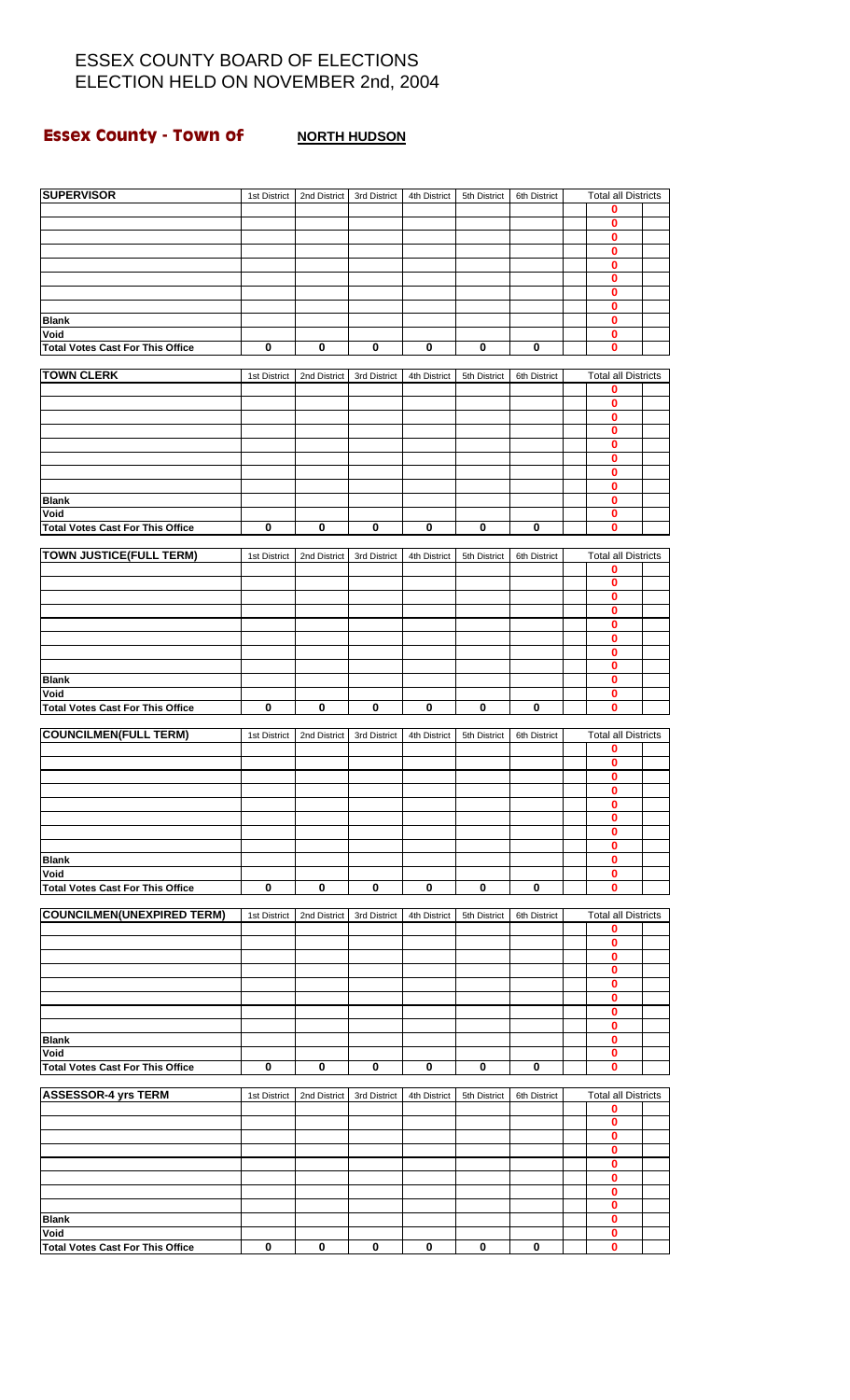# **Essex County - Town of** <br>**NORTH HUDSON**

| <b>ASSESSOR- yrs UNEXPIRED TERM</b>     | 1st District   | 2nd District | 3rd District | 4th District | 5th District | 6th District | <b>Total all Districts</b> |  |
|-----------------------------------------|----------------|--------------|--------------|--------------|--------------|--------------|----------------------------|--|
| Sindy M. Brazee (D)                     | 51             |              |              |              |              |              | 51                         |  |
| <b>Bruce Caza (write-in)</b>            | $\overline{2}$ |              |              |              |              |              | 2                          |  |
|                                         |                |              |              |              |              |              | $\mathbf{0}$               |  |
|                                         |                |              |              |              |              |              | $\mathbf{0}$               |  |
|                                         |                |              |              |              |              |              | $\mathbf{0}$               |  |
|                                         |                |              |              |              |              |              | $\mathbf{0}$               |  |
|                                         |                |              |              |              |              |              | 0                          |  |
|                                         |                |              |              |              |              |              | $\mathbf{0}$               |  |
| <b>Blank</b>                            | 88             |              |              |              |              |              | 88                         |  |
| Void                                    |                |              |              |              |              |              | $\bf{0}$                   |  |
| <b>Total Votes Cast For This Office</b> | 141            | $\bf{0}$     | $\mathbf 0$  | $\bf{0}$     | $\mathbf 0$  | 0            | 141                        |  |
|                                         |                |              |              |              |              |              |                            |  |
| <b>TAX COLLECTOR</b>                    | 1st District   | 2nd District | 3rd District | 4th District | 5th District | 6th District | <b>Total all Districts</b> |  |
|                                         |                |              |              |              |              |              | 0                          |  |
|                                         |                |              |              |              |              |              | $\bf{0}$                   |  |
|                                         |                |              |              |              |              |              | $\bf{0}$                   |  |
|                                         |                |              |              |              |              |              | 0                          |  |
|                                         |                |              |              |              |              |              | 0                          |  |
|                                         |                |              |              |              |              |              | $\mathbf{0}$               |  |
|                                         |                |              |              |              |              |              | 0                          |  |
|                                         |                |              |              |              |              |              | 0                          |  |
| <b>Blank</b>                            |                |              |              |              |              |              | 0                          |  |
| Void                                    |                |              |              |              |              |              | $\mathbf 0$                |  |
| <b>Total Votes Cast For This Office</b> | $\mathbf 0$    | $\bf{0}$     | $\mathbf 0$  | $\mathbf 0$  | $\mathbf 0$  | 0            | 0                          |  |
|                                         |                |              |              |              |              |              |                            |  |
| <b>SUPT. Of HIGHWAYS</b>                | 1st District   | 2nd District | 3rd District | 4th District | 5th District | 6th District | <b>Total all Districts</b> |  |
|                                         |                |              |              |              |              |              | 0                          |  |
|                                         |                |              |              |              |              |              | 0                          |  |
|                                         |                |              |              |              |              |              | 0                          |  |
|                                         |                |              |              |              |              |              | 0                          |  |
|                                         |                |              |              |              |              |              | $\mathbf{0}$               |  |
|                                         |                |              |              |              |              |              | 0                          |  |
|                                         |                |              |              |              |              |              | 0                          |  |
|                                         |                |              |              |              |              |              | 0                          |  |
| <b>Blank</b>                            |                |              |              |              |              |              | $\bf{0}$                   |  |
| Void                                    |                |              |              |              |              |              | 0                          |  |
| <b>Total Votes Cast For This Office</b> | $\mathbf 0$    | $\bf{0}$     | 0            | $\bf{0}$     | $\mathbf 0$  | $\mathbf 0$  | 0                          |  |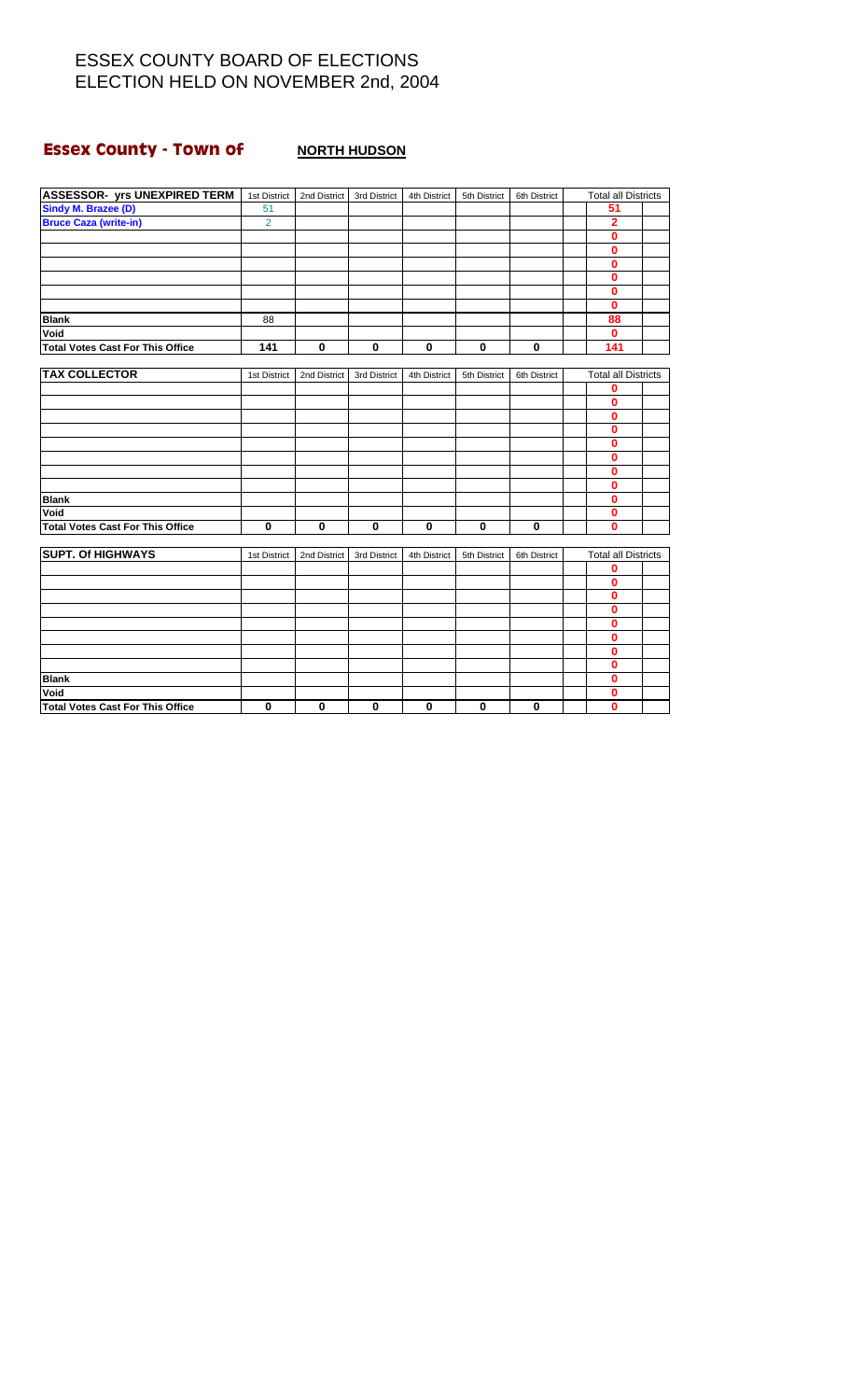#### **Presidential Electors for President and Vice-President**

| <b>TOWN NAME</b>                         | <b>ED</b>               | <b>WHOLE</b><br><b>NUMBER</b><br>OF<br><b>VOTES</b><br><b>CAST</b> | George W. Bush (for President) and Dick Cheney (for Vice-President) | John F. Kerry (for President) and John Edwards (for Vice-President)<br>Republicar | <b>Jemocration</b> | Pierce (for Vice-President)<br>ó<br>Ĵan<br>President) and<br>Ralph Nader (for<br>ndepender | Dick Cheney (for Vice-President)<br>George W. Bush (for President) and | <b>Conservative</b> | Edwards (for Vice-President)<br>ohn F. Kerry (for President) and John | Vorking | Camejo (for Vice-President)<br>Peter Miguel<br>and<br>Ralph Nader (for President) | and Justice<br>Peace | Vice-President)<br>(for<br>Arrin Hawkins<br>Roger Calero (for President) and | Socialist Workers | -Presider<br>Vice-<br>(for<br>Campagna<br>⊳<br>Richard<br>and<br>President)<br>ē<br><b>Aichael Badnarik</b> | <b>ibertarian</b> | Vice-President)<br>Baldwin (for<br>Chuck<br>and<br>President)<br>(for<br>Peroutka<br>Michael | President)<br>$\tilde{\epsilon}$<br>John McCain | President<br>Abler (for<br>Anne | (for President) and Gordon P. Bigelow (for Vice-President)<br>Lapine<br>H<br>Ernest | President)<br>(for<br>Bush<br>aura | President)<br>Powell (for<br>Colin | Howard Dean (for President) |  |
|------------------------------------------|-------------------------|--------------------------------------------------------------------|---------------------------------------------------------------------|-----------------------------------------------------------------------------------|--------------------|--------------------------------------------------------------------------------------------|------------------------------------------------------------------------|---------------------|-----------------------------------------------------------------------|---------|-----------------------------------------------------------------------------------|----------------------|------------------------------------------------------------------------------|-------------------|-------------------------------------------------------------------------------------------------------------|-------------------|----------------------------------------------------------------------------------------------|-------------------------------------------------|---------------------------------|-------------------------------------------------------------------------------------|------------------------------------|------------------------------------|-----------------------------|--|
| <b>CHESTERFIELD</b>                      | 1                       | 325                                                                | 170                                                                 | 127                                                                               |                    | 9                                                                                          | 7                                                                      |                     | 6                                                                     |         | -1                                                                                |                      | 0                                                                            |                   | 2                                                                                                           |                   | 0                                                                                            | $\bf{0}$                                        | $\bf{0}$                        | $\bf{0}$                                                                            | 0                                  | $\bf{0}$                           | $\bf{0}$                    |  |
| <b>CHESTERFIELD</b>                      | $\overline{\mathbf{2}}$ | 724                                                                | 335                                                                 | 295                                                                               |                    | 16                                                                                         | 23                                                                     |                     | 9                                                                     |         | 1                                                                                 |                      | $\bf{0}$                                                                     |                   | 1                                                                                                           |                   | 0                                                                                            | 0                                               | $\bf{0}$                        | $\bf{0}$                                                                            | 0                                  | $\bf{0}$                           | $\bf{0}$                    |  |
| <b>CHESTERFIELD</b>                      | 4                       | 197                                                                | 78                                                                  | 106                                                                               |                    | 4                                                                                          | 5                                                                      |                     | 3                                                                     |         | $\bf{0}$                                                                          |                      | $\bf{0}$                                                                     |                   | $\bf{0}$                                                                                                    |                   | 0                                                                                            | 1                                               | $\bf{0}$                        | $\bf{0}$                                                                            | 0                                  | $\mathbf 0$                        | $\mathbf 0$                 |  |
| <b>CROWN POINT</b>                       | $\blacktriangleleft$    | 351                                                                | 185                                                                 | 130                                                                               |                    | 4                                                                                          | 9                                                                      |                     | 15                                                                    |         | $\overline{1}$                                                                    |                      | $\bf{0}$                                                                     |                   | $\bf{0}$                                                                                                    |                   | $\bf{0}$                                                                                     | $\mathbf 0$                                     | $\bf{0}$                        | $\bf{0}$                                                                            | $\bf{0}$                           | $\bf{0}$                           | $\mathbf 0$                 |  |
| <b>CROWN POINT</b>                       | $\overline{\mathbf{2}}$ | 178                                                                | 104                                                                 | 60                                                                                |                    | 3                                                                                          | 8                                                                      |                     | 1                                                                     |         | $\bf{0}$                                                                          |                      | $\bf{0}$                                                                     |                   | $\mathbf 0$                                                                                                 |                   | 0                                                                                            | $\bf{0}$                                        | $\bf{0}$                        | $\bf{0}$                                                                            | 0                                  | 0                                  | $\bf{0}$                    |  |
| <b>CROWN POINT</b>                       | 3                       | 382                                                                | 186                                                                 | 161                                                                               |                    | 3                                                                                          | 13                                                                     |                     | 5                                                                     |         | 1                                                                                 |                      | $\bf{0}$                                                                     |                   | $\bf{0}$                                                                                                    |                   | 0                                                                                            | $\bf{0}$                                        | $\bf{0}$                        | 0                                                                                   | 1                                  | 0                                  | $\mathbf 0$                 |  |
| <b>ELIZABETHTOWN</b>                     | 0                       | 653                                                                | 348                                                                 | 254                                                                               |                    | 14                                                                                         | 10                                                                     |                     | 10                                                                    |         | 6                                                                                 |                      | $\bf{0}$                                                                     |                   | $\overline{\mathbf{2}}$                                                                                     |                   | 0                                                                                            | $\bf{0}$                                        | $\bf{0}$                        | $\bf{0}$                                                                            | 0                                  | 0                                  | $\bf{0}$                    |  |
| <b>ESSEX</b>                             | 1                       | 251                                                                | 105                                                                 | 136                                                                               |                    | 3                                                                                          | 3                                                                      |                     | $\mathbf{3}$                                                          |         | $\bf{0}$                                                                          |                      | $\bf{0}$                                                                     |                   | $\bf{0}$                                                                                                    |                   | $\bf{0}$                                                                                     | $\mathbf 0$                                     | $\bf{0}$                        | $\bf{0}$                                                                            | $\bf{0}$                           | $\bf{0}$                           | $\mathbf 0$                 |  |
| <b>ESSEX</b>                             | $\overline{\mathbf{2}}$ | 148                                                                | 67                                                                  | 71                                                                                |                    | $\overline{2}$                                                                             | 4                                                                      |                     | $\overline{1}$                                                        |         | $\mathbf{0}$                                                                      |                      | $\bf{0}$                                                                     |                   | $\mathbf{0}$                                                                                                |                   | $\bf{0}$                                                                                     | $\bf{0}$                                        | $\mathbf{0}$                    | $\mathbf{0}$                                                                        | $\mathbf{0}$                       | $\mathbf{0}$                       | $\mathbf{0}$                |  |
| <b>JAY</b>                               | $\mathbf{1}$            | 867                                                                | 449                                                                 | 373                                                                               |                    | 15                                                                                         | 13                                                                     |                     | 7                                                                     |         | 4                                                                                 |                      | $\blacktriangleleft$                                                         |                   | $\overline{2}$                                                                                              |                   | 0                                                                                            | $\mathbf 0$                                     | $\bf{0}$                        | $\bf{0}$                                                                            | 0                                  | $\bf{0}$                           | $\mathbf 0$                 |  |
| <b>JAY</b>                               | $\overline{\mathbf{2}}$ | 512                                                                | 270                                                                 | 206                                                                               |                    | 9                                                                                          | 14                                                                     |                     | 8                                                                     |         | $\bf{0}$                                                                          |                      | $\bf{0}$                                                                     |                   | $\bf{0}$                                                                                                    |                   | 0                                                                                            | $\bf{0}$                                        | $\bf{0}$                        | 0                                                                                   | 0                                  | $\bf{0}$                           | $\mathbf 0$                 |  |
| <b>KEENE</b>                             | $\mathbf{1}$            | 431                                                                | 166                                                                 | 243                                                                               |                    | 6                                                                                          | $\overline{2}$                                                         |                     | 10                                                                    |         | 1                                                                                 |                      | $\bf{0}$                                                                     |                   | $\bf{0}$                                                                                                    |                   | 0                                                                                            | $\bf{0}$                                        | $\bf{0}$                        | $\mathbf 0$                                                                         | 0                                  | $\bf{0}$                           | $\bf{0}$                    |  |
| <b>KEENE</b>                             | $\overline{\mathbf{2}}$ | 292                                                                | 96                                                                  | 177                                                                               |                    | 6                                                                                          | $\overline{2}$                                                         |                     | 5                                                                     |         | 1                                                                                 |                      | $\bf{0}$                                                                     |                   | $\mathbf 0$                                                                                                 |                   | $\bf{0}$                                                                                     | $\bf{0}$                                        | $\bf{0}$                        | $\bf{0}$                                                                            | $\bf{0}$                           | $\bf{0}$                           | $\mathbf 0$                 |  |
| <b>LEWIS</b><br><b>MINERVA</b>           | $\bf{0}$<br>$\bf{0}$    | 582                                                                | 317                                                                 | 215<br>218                                                                        |                    | 8                                                                                          | 15<br>12                                                               |                     | 9<br>9                                                                |         | $\overline{1}$<br>1                                                               |                      | $\bf{0}$                                                                     |                   | $\overline{2}$<br>1                                                                                         |                   | $\bf{0}$<br>0                                                                                | $\mathbf 0$<br>$\mathbf{0}$                     | $\mathbf 0$<br>$\mathbf 0$      | $\bf{0}$<br>$\bf{0}$                                                                | $\bf{0}$<br>$\bf{0}$               | 1<br>0                             | $\mathbf 0$<br>$\bf{0}$     |  |
| <b>MORIAH</b>                            | 1                       | 484<br>469                                                         | 231<br>221                                                          | 222                                                                               |                    | 8<br>6                                                                                     | 7                                                                      |                     | 5                                                                     |         | $\overline{\mathbf{2}}$                                                           |                      | $\bf{0}$<br>$\bf{0}$                                                         |                   | 1                                                                                                           |                   | 0                                                                                            | $\bf{0}$                                        | $\bf{0}$                        | $\bf{0}$                                                                            | $\bf{0}$                           | 0                                  | 1                           |  |
| <b>MORIAH</b>                            | $\overline{2}$          | 747                                                                | 375                                                                 | 316                                                                               |                    | 17                                                                                         | 13                                                                     |                     | 15                                                                    |         | $\bf{0}$                                                                          |                      | $\bf{0}$                                                                     |                   | $\bf{0}$                                                                                                    |                   | 0                                                                                            | $\bf{0}$                                        | $\bf{0}$                        | 0                                                                                   | 0                                  | 0                                  | $\bf{0}$                    |  |
| <b>MORIAH</b>                            | 3                       | 549                                                                | 223                                                                 | 281                                                                               |                    | 14                                                                                         | 16                                                                     |                     | 9                                                                     |         | $\overline{2}$                                                                    |                      | $\bf{0}$                                                                     |                   | 1                                                                                                           |                   | $\bf{0}$                                                                                     | $\mathbf 0$                                     | $\mathbf{0}$                    | $\bf{0}$                                                                            | $\bf{0}$                           | $\mathbf{0}$                       | $\mathbf 0$                 |  |
| <b>MORIAH</b>                            | 4                       | 350                                                                | 181                                                                 | 135                                                                               |                    | 13                                                                                         | 14                                                                     |                     | $\overline{2}$                                                        |         | $\overline{2}$                                                                    |                      | $\bf{0}$                                                                     |                   | 1                                                                                                           |                   | $\bf{0}$                                                                                     | $\mathbf 0$                                     | $\mathbf 0$                     | $\mathbf{0}$                                                                        | $\bf{0}$                           | $\bf{0}$                           | $\mathbf 0$                 |  |
| <b>NEWCOMB</b>                           | $\bf{0}$                | 334                                                                | 164                                                                 | 144                                                                               |                    | 6                                                                                          | 11                                                                     |                     | 6                                                                     |         | $\blacktriangleleft$                                                              |                      | $\bf{0}$                                                                     |                   | $\overline{2}$                                                                                              |                   | 0                                                                                            | $\mathbf 0$                                     | $\mathbf 0$                     | $\bf{0}$                                                                            | $\bf{0}$                           | $\mathbf 0$                        | $\mathbf{0}$                |  |
| <b>NORTH ELBA</b>                        | $\mathbf 1$             | 875                                                                | 415                                                                 | 408                                                                               |                    | 21                                                                                         | 15                                                                     |                     | 10                                                                    |         | $\overline{2}$                                                                    |                      | 1                                                                            |                   | -1                                                                                                          |                   | 0                                                                                            | $\bf{0}$                                        | $\bf{0}$                        | 0                                                                                   | 0                                  | 0                                  | $\bf{0}$                    |  |
| <b>NORTH ELBA</b>                        | $\overline{2}$          | 856                                                                | 340                                                                 | 455                                                                               |                    | 15                                                                                         | 19                                                                     |                     | 18                                                                    |         | 4                                                                                 |                      | $\bf{0}$                                                                     |                   | $\overline{\mathbf{2}}$                                                                                     |                   | 0                                                                                            | $\bf{0}$                                        | $\bf{0}$                        | $\bf{0}$                                                                            | 0                                  | $\bf{0}$                           | $\bf{0}$                    |  |
| <b>NORTH ELBA</b>                        | 3                       | 1133                                                               | 540                                                                 | 530                                                                               |                    | 19                                                                                         | 21                                                                     |                     | 14                                                                    |         | $\overline{2}$                                                                    |                      | $\bf{0}$                                                                     |                   | $\overline{2}$                                                                                              |                   | 4                                                                                            | $\bf{0}$                                        | $\bf{0}$                        | $\bf{0}$                                                                            | 0                                  | $\bf{0}$                           | $\mathbf{0}$                |  |
| <b>NORTH ELBA</b>                        | 4                       | 846                                                                | 385                                                                 | 401                                                                               |                    | 20                                                                                         | 22                                                                     |                     | 13                                                                    |         | $\mathbf 0$                                                                       |                      | $\bf{0}$                                                                     |                   | $\overline{2}$                                                                                              |                   | $\bf{0}$                                                                                     | $\overline{2}$                                  | $\mathbf 0$                     | $\bf{0}$                                                                            | $\bf{0}$                           | $\bf{0}$                           | $\mathbf 0$                 |  |
| <b>NORTH HUDSON</b>                      | 0                       | 159                                                                | 103                                                                 | 46                                                                                |                    | 3                                                                                          | 4                                                                      |                     | 3                                                                     |         | $\bf{0}$                                                                          |                      | $\bf{0}$                                                                     |                   | $\bf{0}$                                                                                                    |                   | 0                                                                                            | $\bf{0}$                                        | $\bf{0}$                        | $\bf{0}$                                                                            | 0                                  | 0                                  | $\bf{0}$                    |  |
| <b>SCHROON</b>                           | 1                       | 529                                                                | 319                                                                 | 169                                                                               |                    | 6                                                                                          | 24                                                                     |                     | 4                                                                     |         | $\bf{0}$                                                                          |                      | $\bf{0}$                                                                     |                   | $\blacktriangleleft$                                                                                        |                   | 0                                                                                            | $\mathbf 0$                                     | $\bf{0}$                        | 0                                                                                   | 0                                  | 0                                  | $\mathbf 0$                 |  |
| <b>SCHROON</b>                           | $\overline{\mathbf{2}}$ | 578                                                                | 345                                                                 | 179                                                                               |                    | 5                                                                                          | 41                                                                     |                     | 5                                                                     |         | $\bf{0}$                                                                          |                      | $\bf{0}$                                                                     |                   | $\bf{0}$                                                                                                    |                   | 0                                                                                            | $\bf{0}$                                        | $\bf{0}$                        | $\bf{0}$                                                                            | 0                                  | 0                                  | $\bf{0}$                    |  |
| <b>ST. ARMAND</b>                        | 0                       | 695                                                                | 321                                                                 | 326                                                                               |                    | 10                                                                                         | 8                                                                      |                     | 17                                                                    |         | $\overline{2}$                                                                    |                      | $\bf{0}$                                                                     |                   | 3                                                                                                           |                   | 0                                                                                            | $\mathbf 0$                                     | 1                               | $\bf{0}$                                                                            | 0                                  | 0                                  | $\bf{0}$                    |  |
| <b>TICONDEROGA</b>                       | 1                       | 382                                                                | 219                                                                 | 136                                                                               |                    | $\overline{7}$                                                                             | 10                                                                     |                     | 5                                                                     |         | $\overline{2}$                                                                    |                      | $\bf{0}$                                                                     |                   | 1                                                                                                           |                   | $\mathbf{0}$                                                                                 | Ō                                               | $\bf{0}$                        | $\bf{0}$                                                                            | $\mathbf{0}$                       | $\mathbf{0}$                       | $\bf{0}$                    |  |
| <b>TICONDEROGA</b>                       | $\mathbf{2}$            | 467                                                                | 254                                                                 | 181                                                                               |                    | 9                                                                                          | 11                                                                     |                     | 8                                                                     |         | $\overline{2}$                                                                    |                      | $\bf{0}$                                                                     |                   | 1                                                                                                           |                   | $\bf{0}$                                                                                     | $\mathbf{0}$                                    | $\mathbf 0$                     | $\mathbf{0}$                                                                        | $\bf{0}$                           | $\bf{0}$                           | $\mathbf{0}$                |  |
| <b>TICONDEROGA</b>                       | 3                       | 344                                                                | 188                                                                 | 129                                                                               |                    | $\overline{7}$                                                                             | 10                                                                     |                     | 3                                                                     |         | -1                                                                                |                      | 0                                                                            |                   | $\bf{0}$                                                                                                    |                   | 0                                                                                            | $\bf{0}$                                        | $\bf{0}$                        | 0                                                                                   | 0                                  | 0                                  | $\bf{0}$                    |  |
| <b>TICONDEROGA</b>                       | 4                       | 432                                                                | 241                                                                 | 169                                                                               |                    | 8                                                                                          | 11                                                                     |                     | $\blacktriangleleft$                                                  |         | $\bf{0}$                                                                          |                      | $\bf{0}$                                                                     |                   | $\bf{0}$                                                                                                    |                   | 0                                                                                            | $\bf{0}$                                        | $\bf{0}$                        | $\bf{0}$                                                                            | 0                                  | $\bf{0}$                           | $\bf{0}$                    |  |
| <b>TICONDEROGA</b><br><b>TICONDEROGA</b> | 5<br>6                  | 304                                                                | 148                                                                 | 134                                                                               |                    | 3<br>11                                                                                    | 6<br>9                                                                 |                     | 6                                                                     |         | 3<br>3                                                                            |                      | 1<br>$\bf{0}$                                                                |                   | $\bf{0}$<br>$\mathbf 0$                                                                                     |                   | 0<br>$\bf{0}$                                                                                | $\bf{0}$<br>$\mathbf 0$                         | $\bf{0}$<br>$\mathbf 0$         | $\bf{0}$                                                                            | 0<br>$\bf{0}$                      | $\bf{0}$<br>$\bf{0}$               | $\mathbf{0}$<br>$\bf{0}$    |  |
| <b>WESTPORT</b>                          | $\mathbf{1}$            | 351<br>193                                                         | 185<br>65                                                           | 134<br>116                                                                        |                    | 3                                                                                          | 4                                                                      |                     | 6<br>3                                                                |         | $\mathbf{0}$                                                                      |                      | $\bf{0}$                                                                     |                   | $\blacktriangleleft$                                                                                        |                   | 0                                                                                            | $\bf{0}$                                        | $\mathbf 0$                     | $\bf{0}$<br>$\bf{0}$                                                                | $\bf{0}$                           | 0                                  | $\bf{0}$                    |  |
| <b>WESTPORT</b>                          | $\overline{\mathbf{2}}$ | 631                                                                | 300                                                                 | 287                                                                               |                    | 3                                                                                          | 14                                                                     |                     | 11                                                                    |         | 4                                                                                 |                      | 1                                                                            |                   | $\mathbf{3}$                                                                                                |                   | 1                                                                                            | $\bf{0}$                                        | $\mathbf 0$                     | 1                                                                                   | 0                                  | 0                                  | $\bf{0}$                    |  |
| <b>WILLSBORO</b>                         | 1                       | 592                                                                | 265                                                                 | 272                                                                               |                    | 5                                                                                          | 18                                                                     |                     | 9                                                                     |         | 3                                                                                 |                      | $\bf{0}$                                                                     |                   | $\bf{0}$                                                                                                    |                   | $\blacktriangleleft$                                                                         | $\bf{0}$                                        | $\bf{0}$                        | 0                                                                                   | 0                                  | 0                                  | $\bf{0}$                    |  |
| <b>WILLSBORO</b>                         | $\overline{2}$          | 457                                                                | 202                                                                 | 206                                                                               |                    | 8                                                                                          | 18                                                                     |                     | 12                                                                    |         | 4                                                                                 |                      | $\bf{0}$                                                                     |                   | 3                                                                                                           |                   | $\bf{0}$                                                                                     | $\bf{0}$                                        | $\bf{0}$                        | $\bf{0}$                                                                            | 0                                  | $\mathbf{0}$                       | $\mathbf 0$                 |  |
| <b>WILMINGTON</b>                        | $\bf{0}$                | 650                                                                | 284                                                                 | 326                                                                               |                    | 12                                                                                         | 13                                                                     |                     | 8                                                                     |         | $\bf{0}$                                                                          |                      | $\bf{0}$                                                                     |                   | $\overline{2}$                                                                                              |                   | 0                                                                                            | $\bf{0}$                                        | $\bf{0}$                        | $\bf{0}$                                                                            | 0                                  | $\bf{0}$                           | $\bf{0}$                    |  |
| <b>County of Essex</b>                   | <b>Totals</b>           | 19300                                                              | 9390                                                                | 8474                                                                              |                    | 341                                                                                        | 479                                                                    |                     | 294                                                                   |         | 57                                                                                |                      | 4                                                                            |                   | 37                                                                                                          |                   | 6                                                                                            | $\mathbf{3}$                                    | $\mathbf{1}$                    | $\mathbf{1}$                                                                        | $\mathbf{1}$                       | $\mathbf{1}$                       | $\mathbf{1}$                |  |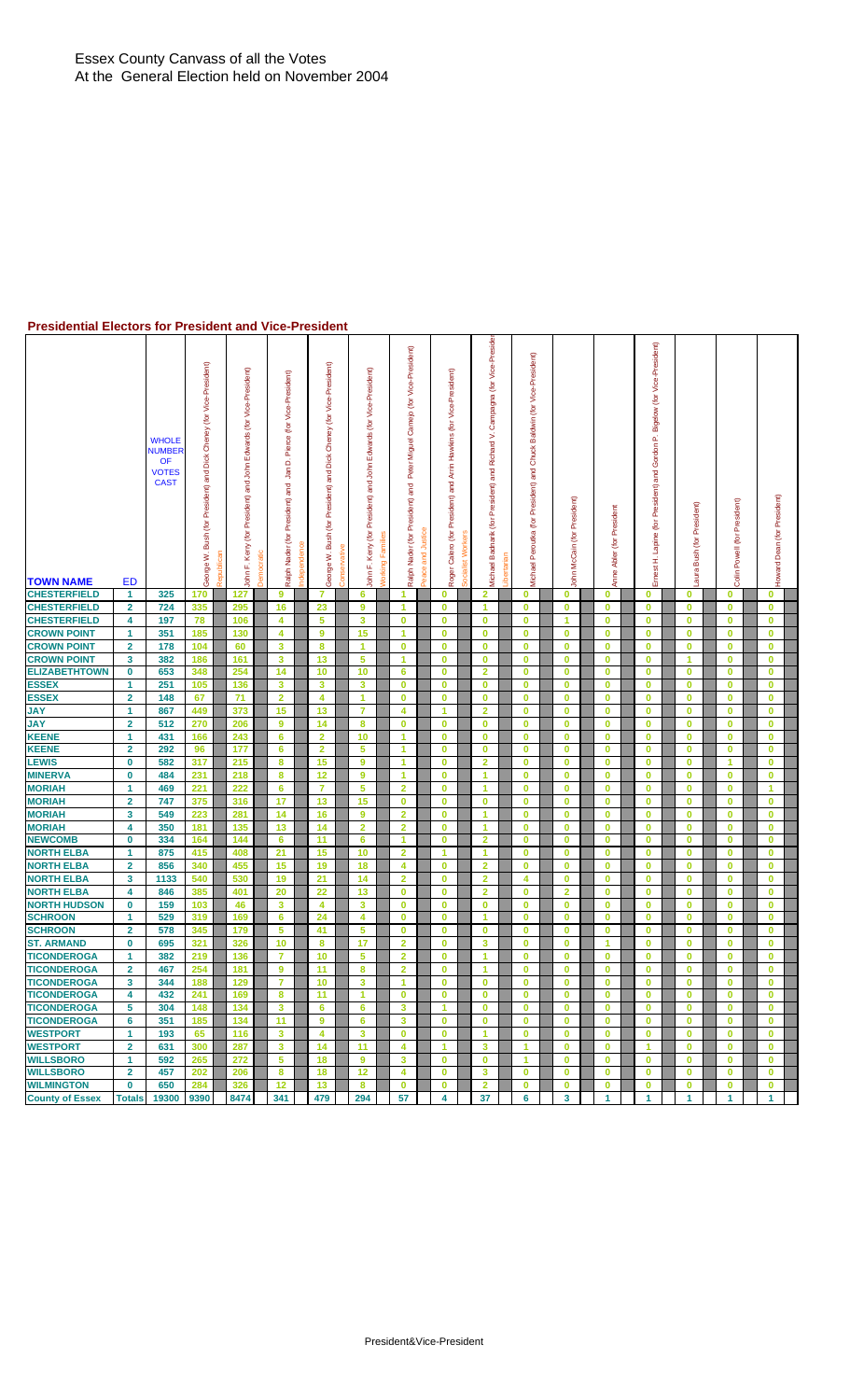Essex County Canvass of all the Votes At the General Election held on November 2004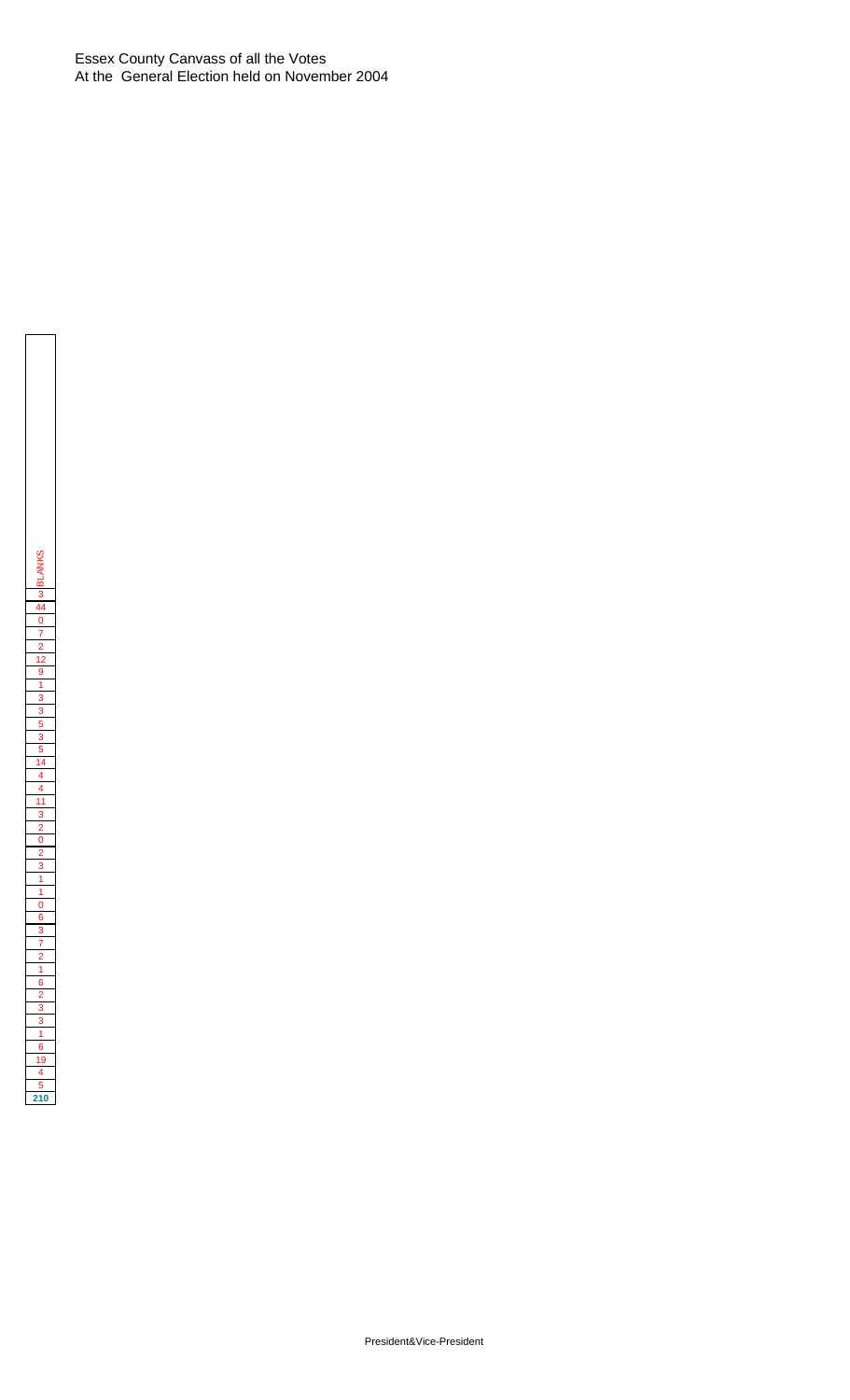#### Essex County Canvass of all the Votes At the General Election held on November 2004

#### **State Senator (45th District)**

| <b>TOWN NAME</b>       | ED                      | <b>WHOLE</b><br><b>NUMBER OF</b><br><b>VOTES</b><br><b>CAST</b> | Elizabeth O'C Little | Reoublican | Elizabeth O'C Little | O'C Little<br>Elizabeth | Conservative | Charles Walsh | <b>Joe Camel</b> | <b>Nilliam Trunk</b> | Sandy Treadwell | Melissa Stanley | Joan Versics | Sue Corey      | <b>BLANKS</b> |
|------------------------|-------------------------|-----------------------------------------------------------------|----------------------|------------|----------------------|-------------------------|--------------|---------------|------------------|----------------------|-----------------|-----------------|--------------|----------------|---------------|
| <b>CHESTERFIELD</b>    | 1                       | 325                                                             | 188                  |            | 31                   | 13                      |              | 0             | $\bf{0}$         | $\bf{0}$             | $\bf{0}$        | 0               | $\mathbf 0$  | $\mathbf{0}$   | 93            |
| <b>CHESTERFIELD</b>    | $\overline{2}$          | 724                                                             | 417                  |            | 79                   | 23                      |              | $\bf{0}$      | $\bf{0}$         | $\bf{0}$             | $\bf{0}$        | $\bf{0}$        | $\bf{0}$     | $\bf{0}$       | 205           |
| <b>CHESTERFIELD</b>    | 4                       | 197                                                             | 110                  |            | 14                   | $\overline{7}$          |              | $\bf{0}$      | $\bf{0}$         | $\bf{0}$             | $\bf{0}$        | $\bf{0}$        | $\bf{0}$     | 0              | 66            |
| <b>CROWN POINT</b>     | 1                       | 351                                                             | 190                  |            | 38                   | 18                      |              | $\bf{0}$      | $\bf{0}$         | $\bf{0}$             | $\bf{0}$        | $\bf{0}$        | $\bf{0}$     | $\bf{0}$       | 105           |
| <b>CROWN POINT</b>     | $\overline{\mathbf{2}}$ | 178                                                             | 111                  |            | 19                   | 12                      |              | 0             | $\bf{0}$         | $\bf{0}$             | $\bf{0}$        | $\bf{0}$        | $\bf{0}$     | $\bf{0}$       | 36            |
| <b>CROWN POINT</b>     | 3                       | 382                                                             | 216                  |            | 31                   | 17                      |              | $\bf{0}$      | $\bf{0}$         | $\bf{0}$             | $\bf{0}$        | 1               | 0            | $\mathbf{0}$   | 117           |
| <b>ELIZABETHTOWN</b>   | $\bf{0}$                | 653                                                             | 418                  |            | 55                   | 11                      |              | $\bf{0}$      | $\bf{0}$         | $\bf{0}$             | $\bf{0}$        | 0               | 0            | 0              | 169           |
| <b>ESSEX</b>           | 1                       | 251                                                             | 141                  |            | 24                   | 6                       |              | 0             | $\bf{0}$         | $\bf{0}$             | $\bf{0}$        | 0               | $\bf{0}$     | 0              | 80            |
| <b>ESSEX</b>           | $\overline{\mathbf{2}}$ | 148                                                             | 95                   |            | 11                   | 5                       |              | $\bf{0}$      | $\bf{0}$         | $\bf{0}$             | $\bf{0}$        | 0               | 0            | 0              | 37            |
| <b>JAY</b>             | 1                       | 867                                                             | 519                  |            | 99                   | 30                      |              | $\bf{0}$      | $\bf{0}$         | $\bf{0}$             | $\bf{0}$        | 0               | 1            | 0              | 218           |
| <b>JAY</b>             | $\overline{\mathbf{2}}$ | 512                                                             | 301                  |            | 57                   | 19                      |              | $\bf{0}$      | $\bf{0}$         | $\bf{0}$             | $\bf{0}$        | $\bf{0}$        | $\bf{0}$     | $\bf{0}$       | 135           |
| <b>KEENE</b>           | 1                       | 431                                                             | 229                  |            | 49                   | 7                       |              | $\bf{0}$      | $\bf{0}$         | $\bf{0}$             | $\bf{0}$        | 0               | 0            | 0              | 146           |
| <b>KEENE</b>           | 2                       | 292                                                             | 151                  |            | 45                   | $\overline{2}$          |              | $\bf{0}$      | $\bf{0}$         | $\bf{0}$             | $\bf{0}$        | 0               | 0            | 0              | 94            |
| <b>LEWIS</b>           | $\bf{0}$                | 582                                                             | 371                  |            | 40                   | 26                      |              | 0             | $\bf{0}$         | $\bf{0}$             | $\bf{0}$        | $\bf{0}$        | $\bf{0}$     | $\bf{0}$       | 145           |
| <b>MINERVA</b>         | 0                       | 484                                                             | 260                  |            | 48                   | 15                      |              | $\bf{0}$      | $\bf{0}$         | $\bf{0}$             | $\bf{0}$        | 0               | 0            | 2              | 159           |
| <b>MORIAH</b>          | 1                       | 469                                                             | 286                  |            | 49                   | 12                      |              | $\bf{0}$      | $\bf{0}$         | $\bf{0}$             | $\bf{0}$        | 0               | 0            | 0              | 122           |
| <b>MORIAH</b>          | $\overline{\mathbf{2}}$ | 747                                                             | 438                  |            | 73                   | 29                      |              | $\bf{0}$      | $\bf{0}$         | $\bf{0}$             | $\bf{0}$        | $\bf{0}$        | $\bf{0}$     | $\bf{0}$       | 207           |
| <b>MORIAH</b>          | 3                       | 549                                                             | 287                  |            | 62                   | 15                      |              | $\bf{0}$      | $\bf{0}$         | $\bf{0}$             | $\bf{0}$        | $\bf{0}$        | 0            | 0              | 185           |
| <b>MORIAH</b>          | 4                       | 350                                                             | 200                  |            | 30                   | 19                      |              | 0             | $\bf{0}$         | $\bf{0}$             | $\bf{0}$        | 0               | 0            | 0              | 101           |
| <b>NEWCOMB</b>         | $\bf{0}$                | 334                                                             | 188                  |            | 31                   | 19                      |              | $\bf{0}$      | $\bf{0}$         | $\bf{0}$             | $\bf{0}$        | $\bf{0}$        | 0            | $\bf{0}$       | 96            |
| <b>NORTH ELBA</b>      | 1                       | 875                                                             | 455                  |            | 99                   | 25                      |              | 1             | $\bf{0}$         | $\bf{0}$             | $\bf{0}$        | $\bf{0}$        | 0            | $\bf{0}$       | 295           |
| <b>NORTH ELBA</b>      | 2                       | 856                                                             | 451                  |            | 109                  | 29                      |              | $\bf{0}$      | $\bf{0}$         | $\bf{0}$             | $\bf{0}$        | 0               | 0            | 0              | 267           |
| <b>NORTH ELBA</b>      | 3                       | 1133                                                            | 656                  |            | 126                  | 41                      |              | $\bf{0}$      | $\bf{0}$         | $\bf{0}$             | $\bf{0}$        | $\bf{0}$        | $\bf{0}$     | $\bf{0}$       | 310           |
| <b>NORTH ELBA</b>      | 4                       | 846                                                             | 472                  |            | 87                   | 32                      |              | $\bf{0}$      | 1                | $\bf{0}$             | $\bf{0}$        | $\bf{0}$        | $\bf{0}$     | 0              | 254           |
| <b>NORTH HUDSON</b>    | 0                       | 159                                                             | 100                  |            | 12                   | 6                       |              | $\bf{0}$      | $\bf{0}$         | $\bf{0}$             | $\bf{0}$        | 0               | 0            | 0              | 41            |
| <b>SCHROON</b>         | 1                       | 529                                                             | 325                  |            | 43                   | 30                      |              | $\bf{0}$      | $\bf{0}$         | $\bf{0}$             | $\bf{0}$        | 0               | 0            | $\bf{0}$       | 131           |
| <b>SCHROON</b>         | 2                       | 578                                                             | 359                  |            | 33                   | 50                      |              | $\bf{0}$      | υ                | 0                    | 0               | 0               | 0            | $\mathbf 0$    | 136           |
| <b>ST. ARMAND</b>      | $\bf{0}$                | 695                                                             | 379                  |            | 67                   | 13                      |              | $\bf{0}$      | $\bf{0}$         | $\bf{0}$             | $\bf{0}$        | $\bf{0}$        | $\bf{0}$     | $\bf{0}$       | 236           |
| <b>TICONDEROGA</b>     | 1                       | 382                                                             | 233                  |            | 39                   | 22                      |              | $\bf{0}$      | $\bf{0}$         | $\bf{0}$             | $\bf{0}$        | 0               | 0            | $\bf{0}$       | 88            |
| <b>TICONDEROGA</b>     | $\overline{\mathbf{2}}$ | 467                                                             | 298                  |            | 48                   | $\overline{22}$         |              | $\mathbf 0$   | $\bf{0}$         | $\bf{0}$             | $\bf{0}$        | $\bf{0}$        | $\bf{0}$     | $\bf{0}$       | 99            |
| <b>TICONDEROGA</b>     | 3                       | 344                                                             | 228                  |            | 33                   | 10                      |              | $\mathbf 0$   | $\bf{0}$         | $\bf{0}$             | $\mathbf 0$     | $\bf{0}$        | $\bf{0}$     | 0              | 73            |
| <b>TICONDEROGA</b>     | 4                       | 432                                                             | 276                  |            | 51                   | 17                      |              | $\bf{0}$      | $\bf{0}$         | 1                    | $\bf{0}$        | 0               | $\bf{0}$     | 0              | 87            |
| <b>TICONDEROGA</b>     | 5                       | 304                                                             | 184                  |            | 34                   | 10                      |              | 0             | $\bf{0}$         | $\bf{0}$             | $\mathbf 0$     | $\bf{0}$        | $\bf{0}$     | 0              | 76            |
| <b>TICONDEROGA</b>     | 6                       | 351                                                             | 222                  |            | 36                   | 18                      |              | $\mathbf 0$   | $\bf{0}$         | $\bf{0}$             | $\mathbf 0$     | 0               | 0            | 0              | 75            |
| <b>WESTPORT</b>        | 1                       | 193                                                             | 106                  |            | 27                   | 5                       |              | $\bf{0}$      | $\bf{0}$         | $\bf{0}$             | $\bf{0}$        | $\bf{0}$        | $\bf{0}$     | 0              | 55            |
| <b>WESTPORT</b>        | $\overline{\mathbf{2}}$ | 631                                                             | 367                  |            | 62                   | 23                      |              | $\mathbf{0}$  | $\bf{0}$         | $\bf{0}$             | 1               | $\bf{0}$        | $\bf{0}$     | $\bf{0}$       | 178           |
| <b>WILLSBORO</b>       | 1                       | 592                                                             | 322                  |            | 62                   | 22                      |              | $\bf{0}$      | $\bf{0}$         | $\bf{0}$             | $\mathbf 0$     | 0               | 0            | 0              | 186           |
| <b>WILLSBORO</b>       | 2                       | 457                                                             | 251                  |            | 49                   | 20                      |              | 0             | $\bf{0}$         | $\bf{0}$             | $\mathbf 0$     | 0               | 0            | 0              | 137           |
| <b>WILMINGTON</b>      | $\bf{0}$                | 650                                                             | 366                  |            | 75                   | 20                      |              | 0             | $\bf{0}$         | $\bf{0}$             | $\mathbf 0$     | 0               | $\bf{0}$     | $\bf{0}$       | 189           |
| <b>COUNTY OF ESSEX</b> | <b>TOTALS</b>           | 19300                                                           | 11166                |            | 1977                 | 720                     |              | 1             | 1                | 1                    | 1               | 1.              | 1.           | $\overline{2}$ | 5429          |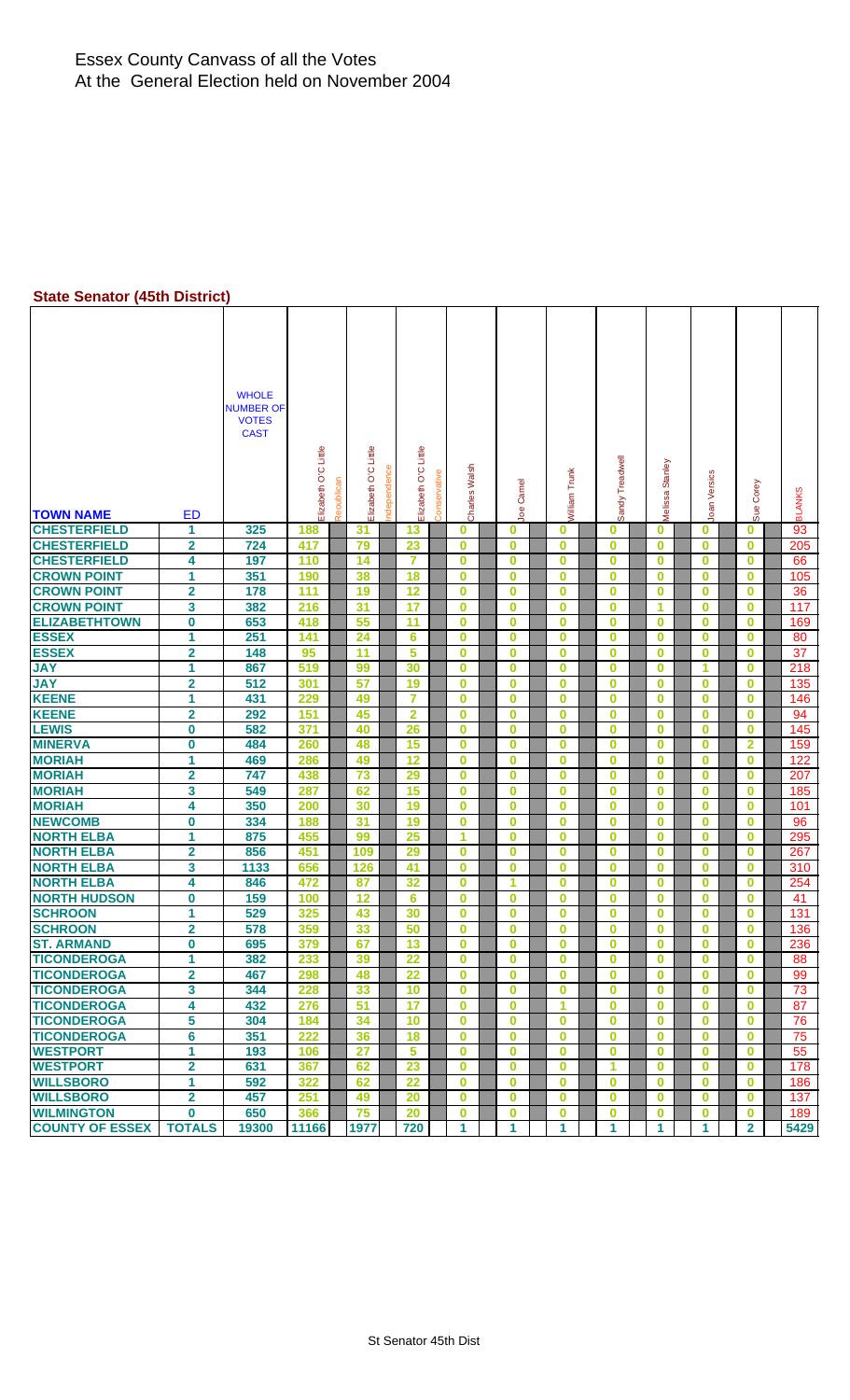#### Essex County Canvass of all the Votes At the General Election held on November 2004

#### **United States Senator**

| <b>TOWN NAME</b>                        | <b>ED</b>                           | <b>WHOLE</b><br><b>NUMBER OF</b><br><b>VOTES</b><br><b>CAST</b> | Howard Mills<br>Republican | Schumer<br>Democratic<br>Charles E. | Schumer<br>Charles E. | Grady<br>Ò<br>u,<br>Marilyn | Conservative | Charles E. Schumer | <b>Norking Families</b> | Abraham Hirschfeld      | Martin Koppel           | Socialist Worker | Donald Silberger        | ibertarian | McReynolds<br>ші<br><b>David</b> | Green | Dean<br>Howard       | <b>BLANKS</b>   |
|-----------------------------------------|-------------------------------------|-----------------------------------------------------------------|----------------------------|-------------------------------------|-----------------------|-----------------------------|--------------|--------------------|-------------------------|-------------------------|-------------------------|------------------|-------------------------|------------|----------------------------------|-------|----------------------|-----------------|
| <b>CHESTERFIELD</b>                     | 1                                   | 325                                                             | 120                        | 121                                 | 13                    | 8                           |              | 11                 |                         | 1                       | 1                       |                  | 1                       |            | 1                                |       | $\bf{0}$             | 48              |
| <b>CHESTERFIELD</b>                     | $\overline{\mathbf{2}}$             | 724                                                             | 262                        | 270                                 | 35                    | 20                          |              | $\overline{7}$     |                         | $\overline{2}$          | 1                       |                  | 5                       |            | 4                                |       | $\bf{0}$             | 118             |
| <b>CHESTERFIELD</b>                     | 4                                   | 197                                                             | 62                         | 96                                  | 5                     | 8                           |              | 5                  |                         | $\bf{0}$                | $\bf{0}$                |                  | $\bf{0}$                |            | 1                                |       | $\bf{0}$             | 20              |
| <b>CROWN POINT</b>                      | 1                                   | 351                                                             | 128                        | 106                                 | 15                    | 28                          |              | 6                  |                         | $\bf{0}$                | 1                       |                  | 0                       |            | 1                                |       | 0                    | 66              |
| <b>CROWN POINT</b>                      | 2                                   | 178                                                             | 74                         | 44                                  | 10                    | 13                          |              | 2                  |                         | $\bf{0}$                | $\overline{\mathbf{2}}$ |                  | $\bf{0}$                |            | 1                                |       | 1                    | 31              |
| <b>CROWN POINT</b>                      | 3                                   | 382                                                             | 126                        | 144                                 | 16                    | 26                          |              | $\overline{7}$     |                         | $\bf{0}$                | $\bf{0}$                |                  | $\bf{0}$                |            | $\overline{2}$                   |       | $\bf{0}$             | 61              |
| <b>ELIZABETHTOWN</b>                    | $\bf{0}$                            | 653                                                             | 246                        | 248                                 | 18                    | 25                          |              | 10                 |                         | 1                       | 3                       |                  | 4                       |            | 4                                |       | $\bf{0}$             | 94              |
| <b>ESSEX</b>                            | 1                                   | 251                                                             | 84                         | 122                                 | 4                     | 5                           |              | 3                  |                         | $\bf{0}$                | $\bf{0}$                |                  | 1                       |            | $\overline{2}$                   |       | 0                    | 30              |
| <b>ESSEX</b>                            | $\overline{\mathbf{2}}$             | 148                                                             | 59                         | 61                                  | 3                     | 3                           |              | $\bf{0}$           |                         | 1                       | $\bf{0}$                |                  | $\bf{0}$                |            | 1                                |       | $\bf{0}$             | 20              |
| <b>JAY</b>                              | 1                                   | 867                                                             | 323                        | 335                                 | 34                    | 32                          |              | 8                  |                         | 4                       | $\overline{2}$          |                  | 3                       |            | 11                               |       | 0                    | 115             |
| <b>JAY</b>                              | 2                                   | 512                                                             | 182                        | 215                                 | 19                    | 22                          |              | 15                 |                         | 1                       | $\bf{0}$                |                  | $\bf{0}$                |            | $\bf{0}$                         |       | 0                    | 58              |
| <b>KEENE</b>                            | 1                                   | 431                                                             | 106                        | 229                                 | $\overline{11}$       | 8                           |              | 13                 |                         | 1                       | 3                       |                  | $\bf{0}$                |            | 3                                |       | 0                    | 57              |
| <b>KEENE</b>                            | $\overline{\mathbf{2}}$             | 292                                                             | 70                         | 158                                 | 14                    | 3                           |              | 6                  |                         | 1                       | $\bf{0}$                |                  | 3                       |            | 1                                |       | $\bf{0}$             | 36              |
| <b>LEWIS</b>                            | $\bf{0}$                            | 582                                                             | 236                        | 182                                 | $\overline{21}$       | 24                          |              | 10                 |                         | 1                       | 6                       |                  | 1                       |            | 3                                |       | 0                    | 98              |
| <b>MINERVA</b>                          | 0                                   | 484                                                             | 151                        | 212                                 | 15                    | 13                          |              | 14                 |                         | $\overline{2}$          | $\bf{0}$                |                  | 3                       |            | 3                                |       | $\bf{0}$             | $\overline{71}$ |
| <b>MORIAH</b>                           | 1                                   | 469                                                             | 142                        | 200                                 | 13                    | 21                          |              | 15                 |                         | 3                       | 1                       |                  | $\overline{\mathbf{2}}$ |            | 5                                |       | $\bf{0}$             | 67              |
| <b>MORIAH</b>                           | $\overline{\mathbf{2}}$             | 747                                                             | 266                        | 280                                 | 22                    | 33                          |              | 15                 |                         | $\overline{2}$          | $\overline{2}$          |                  | $\bf{0}$                |            | 6                                |       | 0                    | 121             |
| <b>MORIAH</b>                           | 3                                   | 549                                                             | 125                        | 236                                 | 21                    | $\overline{27}$             |              | 13                 |                         | 7                       | 5                       |                  | $\bf{0}$                |            | 3                                |       | $\bf{0}$             | 112             |
| <b>MORIAH</b>                           | 4                                   | 350                                                             | 120                        | 128                                 | 16                    | 23                          |              | $6\phantom{1}$     |                         | 1                       | 1                       |                  | 1                       |            | 1                                |       | $\bf{0}$             | 53              |
| <b>NEWCOMB</b>                          | 0                                   | 334                                                             | 108                        | 141                                 | 11                    | 14                          |              | 5                  |                         | $\overline{2}$          | $\bf{0}$                |                  | $\overline{\mathbf{2}}$ |            | 1                                |       | $\bf{0}$             | 50              |
| <b>NORTH ELBA</b>                       | 1                                   | 875                                                             | 284                        | 359                                 | 35                    | 18                          |              | 19                 |                         | $\overline{2}$          | 1                       |                  | $\overline{2}$          |            | 5                                |       | $\bf{0}$             | 150             |
| <b>NORTH ELBA</b>                       | $\mathbf{2}$                        | 856                                                             | 261                        | 428                                 | 26                    | 25                          |              | 18                 |                         | $\bf{0}$                | 1                       |                  | $\overline{\mathbf{2}}$ |            | 8                                |       | 0                    | 87              |
| <b>NORTH ELBA</b>                       | 3                                   | 1133                                                            | 399                        | 475                                 | 38                    | 32                          |              | 12                 |                         | $\overline{2}$          | 2                       |                  | 3                       |            | 10                               |       | 0                    | 160             |
| <b>NORTH ELBA</b>                       | 4                                   | 846                                                             | 295                        | 363                                 | 32                    | 30                          |              | 11                 |                         | $\bf{0}$                | 1                       |                  | 4                       |            | 4                                |       | 0                    | 106             |
| <b>NORTH HUDSON</b>                     | $\bf{0}$                            | 159                                                             | 64                         | 43                                  | 5                     | $\overline{2}$              |              | 3                  |                         | 1                       | 1                       |                  | $\overline{\mathbf{2}}$ |            | 4                                |       | $\bf{0}$             | 34              |
| <b>SCHROON</b>                          | 1                                   | 529                                                             | 231                        | 155                                 | 15                    | 50                          |              | 9                  |                         | $\bf{0}$                | $\bf{0}$<br>4           |                  | 1                       |            | 6                                |       | $\bf{0}$             | 62              |
| <b>SCHROON</b>                          | $\overline{\mathbf{2}}$<br>$\bf{0}$ | 578<br>695                                                      | 248                        | 173                                 | 11<br>$\overline{21}$ | 83                          |              | 8<br>16            |                         | $\bf{0}$<br>3           |                         |                  | 1                       |            | 5<br>5                           |       | $\bf{0}$             | 48              |
| <b>ST. ARMAND</b><br><b>TICONDEROGA</b> |                                     |                                                                 | 244                        | 283                                 |                       | 19                          |              |                    |                         | $\bf{0}$                | 1<br>1.                 |                  | $\overline{2}$          |            |                                  |       | $\bf{0}$             | 101             |
| <b>TICONDEROGA</b>                      | 1<br>2                              | 382<br>467                                                      | 142<br>179                 | 139<br>175                          | 21<br>13              | 20<br>23                    |              | 14<br>10           |                         | 1                       | $\bf{0}$                |                  | 1.<br>$\bf{0}$          |            | 3<br>4                           |       | $\bf{0}$<br>$\bf{0}$ | 41<br>62        |
| <b>TICONDEROGA</b>                      | 3                                   | 344                                                             | 128                        | 139                                 | 13                    | 16                          |              | $5\phantom{.0}$    |                         | $\bf{0}$                | $\overline{2}$          |                  | $\bf{0}$                |            | $\overline{2}$                   |       | $\bf{0}$             | 39              |
| <b>TICONDEROGA</b>                      | 4                                   | 432                                                             | 160                        | 163                                 | 16                    | 23                          |              | 6                  |                         | $\bf{0}$                | $\bf{0}$                |                  | 1                       |            | $\overline{2}$                   |       | $\bf{0}$             | 61              |
| <b>TICONDEROGA</b>                      | 5                                   | 304                                                             | 99                         | 148                                 | 5                     | 12                          |              | 8                  |                         | 3                       | $\bf{0}$                |                  | 1.                      |            | $\mathbf{2}$                     |       | $\bf{0}$             | 26              |
| <b>TICONDEROGA</b>                      | 6                                   | 351                                                             | 120                        | 135                                 | 14                    | 14                          |              | 10                 |                         | 3                       | $\bf{0}$                |                  | $\bf{0}$                |            | 1                                |       | $\bf{0}$             | 54              |
| <b>WESTPORT</b>                         | 1                                   | 193                                                             | 58                         | 93                                  | 9                     | 6                           |              | $\mathbf{3}$       |                         | $\overline{2}$          | $\bf{0}$                |                  | 1                       |            | 3                                |       | $\bf{0}$             | 18              |
| <b>WESTPORT</b>                         | $\overline{\mathbf{2}}$             | 631                                                             | 225                        | 246                                 | 10                    | 44                          |              | 11                 |                         | 4                       | $\overline{2}$          |                  | 0                       |            | 10                               |       | $\bf{0}$             | 79              |
| <b>WILLSBORO</b>                        | 1                                   | 592                                                             | 200                        | 230                                 | 21                    | 8                           |              | 8                  |                         | $\overline{\mathbf{2}}$ | 1.                      |                  | $\bf{0}$                |            | 5                                |       | $\bf{0}$             | 117             |
| <b>WILLSBORO</b>                        | $\overline{2}$                      | 457                                                             | 154                        | 141                                 | 20                    | 15                          |              | 6                  |                         | $\bf{0}$                | $\bf{0}$                |                  | $\overline{2}$          |            | $\overline{7}$                   |       | $\bf{0}$             | 112             |
| <b>WILMINGTON</b>                       | $\bf{0}$                            | 650                                                             | 212                        | 281                                 | 25                    | 15                          |              | 15                 |                         | 1                       | $\overline{2}$          |                  | 5                       |            | 3                                |       | $\bf{0}$             | 91              |
| <b>COUNTY OF ESSEX</b>                  | <b>TOTALS</b>                       | 19300                                                           | 6693                       | 7697                                | 666                   | 811                         |              | 363                |                         | 54                      | 44                      |                  | 54                      |            | 143                              |       | $\mathbf{1}$         | 2774            |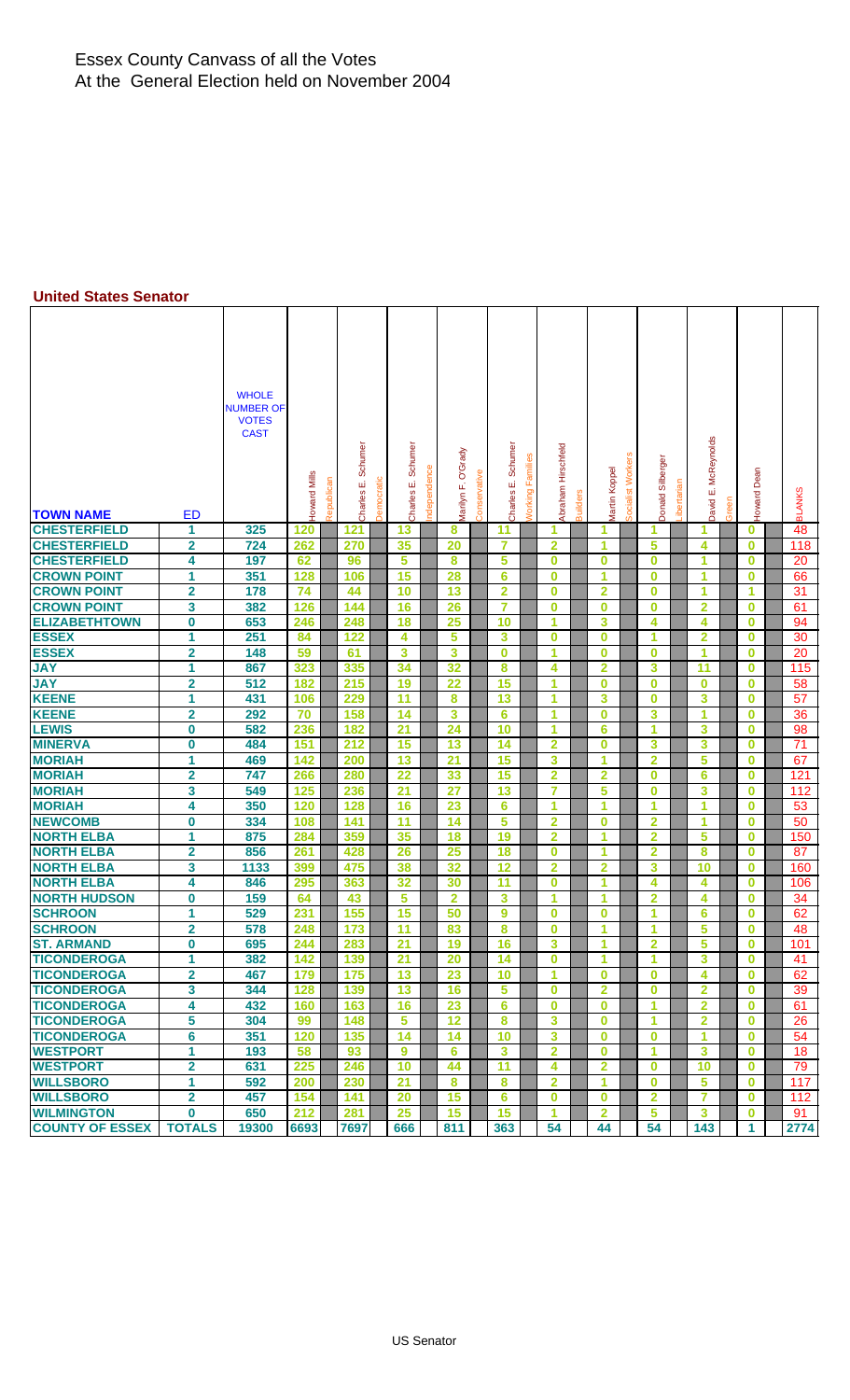# **Essex County - Town of WILMINGTON**

| <b>SUPERVISOR</b>                       | 1st District | 2nd District | 3rd District | 4th District | 5th District | 6th District | <b>Total all Districts</b> |  |
|-----------------------------------------|--------------|--------------|--------------|--------------|--------------|--------------|----------------------------|--|
|                                         |              |              |              |              |              |              | 0                          |  |
|                                         |              |              |              |              |              |              | 0                          |  |
|                                         |              |              |              |              |              |              | 0                          |  |
|                                         |              |              |              |              |              |              | 0                          |  |
|                                         |              |              |              |              |              |              |                            |  |
|                                         |              |              |              |              |              |              | 0                          |  |
|                                         |              |              |              |              |              |              | 0                          |  |
|                                         |              |              |              |              |              |              | 0                          |  |
|                                         |              |              |              |              |              |              | 0                          |  |
| <b>Blank</b>                            |              |              |              |              |              |              | 0                          |  |
| Void                                    |              |              |              |              |              |              | 0                          |  |
| <b>Total Votes Cast For This Office</b> | 0            | 0            | 0            | 0            | 0            | 0            | 0                          |  |
|                                         |              |              |              |              |              |              |                            |  |
| <b>TOWN CLERK</b>                       | 1st District | 2nd District | 3rd District | 4th District | 5th District | 6th District | <b>Total all Districts</b> |  |
|                                         |              |              |              |              |              |              |                            |  |
|                                         |              |              |              |              |              |              | 0                          |  |
|                                         |              |              |              |              |              |              | 0                          |  |
|                                         |              |              |              |              |              |              | 0                          |  |
|                                         |              |              |              |              |              |              | 0                          |  |
|                                         |              |              |              |              |              |              | 0                          |  |
|                                         |              |              |              |              |              |              | 0                          |  |
|                                         |              |              |              |              |              |              | 0                          |  |
|                                         |              |              |              |              |              |              | 0                          |  |
|                                         |              |              |              |              |              |              |                            |  |
| <b>Blank</b>                            |              |              |              |              |              |              | 0                          |  |
| Void                                    |              |              |              |              |              |              | 0                          |  |
| <b>Total Votes Cast For This Office</b> | $\bf{0}$     | 0            | 0            | $\pmb{0}$    | 0            | 0            | 0                          |  |
|                                         |              |              |              |              |              |              |                            |  |
| <b>TOWN JUSTICE(FULL TERM)</b>          | 1st District | 2nd District | 3rd District | 4th District | 5th District | 6th District | <b>Total all Districts</b> |  |
| Stephanie L. Gates ®                    | 412          |              |              |              |              |              | 412                        |  |
|                                         |              |              |              |              |              |              | 0                          |  |
|                                         |              |              |              |              |              |              | 0                          |  |
|                                         |              |              |              |              |              |              | $\bf{0}$                   |  |
|                                         |              |              |              |              |              |              |                            |  |
|                                         |              |              |              |              |              |              | 0                          |  |
|                                         |              |              |              |              |              |              | 0                          |  |
|                                         |              |              |              |              |              |              | 0                          |  |
|                                         |              |              |              |              |              |              | 0                          |  |
| <b>Blank</b>                            | 238          |              |              |              |              |              | 238                        |  |
| Void                                    |              |              |              |              |              |              | 0                          |  |
| <b>Total Votes Cast For This Office</b> | 650          | $\pmb{0}$    | $\pmb{0}$    | $\pmb{0}$    | $\mathbf 0$  | 0            | 650                        |  |
|                                         |              |              |              |              |              |              |                            |  |
| <b>TOWN JUSTICE(FULL TERM)</b>          | 1st District |              |              |              |              | 6th District | <b>Total all Districts</b> |  |
|                                         |              | 2nd District | 3rd District | 4th District | 5th District |              |                            |  |
| <b>Shawn W. Minogue (B)</b>             | 189          |              |              |              |              |              | 189                        |  |
|                                         |              |              |              |              |              |              | 0                          |  |
|                                         |              |              |              |              |              |              | 0                          |  |
|                                         |              |              |              |              |              |              | 0                          |  |
|                                         |              |              |              |              |              |              | o                          |  |
|                                         |              |              |              |              |              |              | 0                          |  |
|                                         |              |              |              |              |              |              | 0                          |  |
|                                         |              |              |              |              |              |              | 0                          |  |
| <b>Blank</b>                            | 461          |              |              |              |              |              | 461                        |  |
|                                         |              |              |              |              |              |              |                            |  |
| Void                                    |              |              |              |              |              |              | 0                          |  |
| <b>Total Votes Cast For This Office</b> | 650          | 0            | 0            | 0            | 0            | 0            | 650                        |  |
|                                         |              |              |              |              |              |              |                            |  |
| <b>COUNCILMEN(UNEXPIRED TERM)</b>       | 1st District | 2nd District | 3rd District | 4th District | 5th District | 6th District | <b>Total all Districts</b> |  |
|                                         |              |              |              |              |              |              | 0                          |  |
|                                         |              |              |              |              |              |              | 0                          |  |
|                                         |              |              |              |              |              |              | 0                          |  |
|                                         |              |              |              |              |              |              | 0                          |  |
|                                         |              |              |              |              |              |              |                            |  |
|                                         |              |              |              |              |              |              | 0                          |  |
|                                         |              |              |              |              |              |              | 0                          |  |
|                                         |              |              |              |              |              |              | 0                          |  |
|                                         |              |              |              |              |              |              | 0                          |  |
| <b>Blank</b>                            |              |              |              |              |              |              | 0                          |  |
| Void                                    |              |              |              |              |              |              |                            |  |
|                                         |              |              |              |              |              |              |                            |  |
| <b>Total Votes Cast For This Office</b> | $\bf{0}$     | $\mathbf 0$  | $\bf{0}$     | $\pmb{0}$    | 0            | $\mathbf 0$  | 0<br>0                     |  |